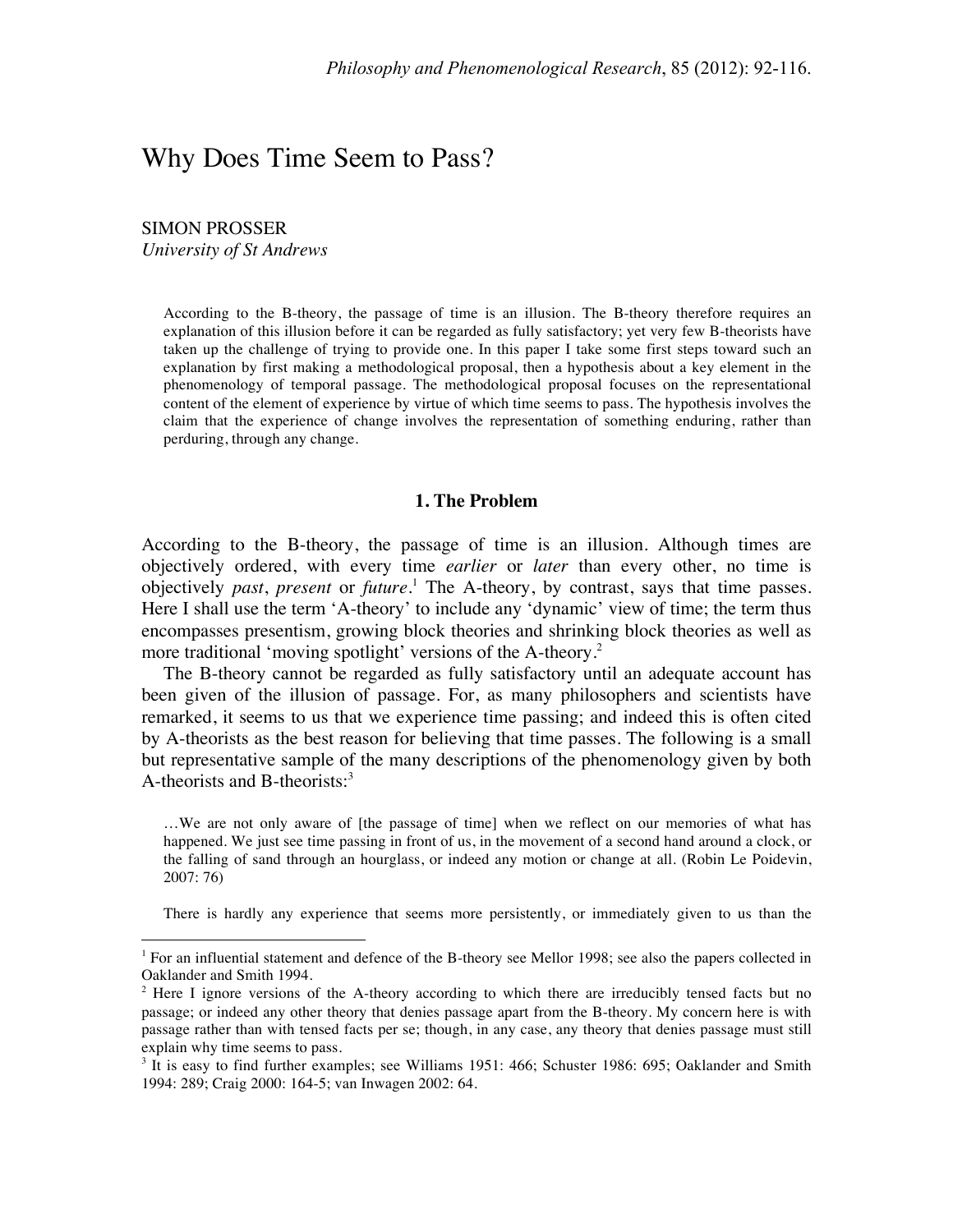relentless flow of time. (G. Schlesinger, 1991: 427)

1

Does our impression of the flow of time, or the division of time into past, present and future, tell us nothing at all about how time *is* as opposed to how it merely appears to us muddle-headed humans? …as a human being, I find it impossible to relinquish the sensation of a flowing time and a moving present moment. It is something so basic to my experience of the world that I am repelled by the claim that it is only an illusion or misperception. It seems to me that there is an aspect of time of great significance that we have so far overlooked in our description of the physical universe. (Davies 1995: 275)

[Experience is] a defeater-defeater that overwhelms any B-theoretic arguments against the reality of tense. (Craig 2000: 138)

In addition to shoring up the B-theory, a satisfactory B-theoretic account of passage experience would thus remove a major reason for preferring the A-theory. Nevertheless, while B-theorists standardly acknowledge the need for an explanation of the illusion of passage, very few have taken up the challenge of trying to provide one; it is as though the topic has fallen into a gap between metaphysics and philosophy of mind.<sup>4</sup>

Giving a B-theoretic explanation of why time seems to pass is a large and difficult project; it can seem hard to know where to start. One can only put forward hypotheses and defend their plausibility. My ambition in this paper is therefore modest; I shall take some steps toward an explanation, making some suggestions about methodology along the way, but I shall leave many questions unanswered. I shall only be concerned here with the immediate phenomenology of passage – the respect in which there is 'something that it is like' for time to seem to pass (the *phenomenal character* of the experience). I shall not attempt to explain our differing attitudes to past, present and future events; though an account of this must be integrated with an account of the phenomenology before the latter can be regarded as complete. I shall only say a very limited amount about the experienced *direction* of passage. What I shall do, however, is defend a hypothesis about a key element in the experience of passage. Specifically, I shall argue that the illusion of passage derives at least in part from the fact that experience represents objects as enduring, rather than perduring. <sup>5</sup> Before discussing this, however, I shall briefly survey some existing work in this area; then I shall discuss methodological considerations before moving on to the main argument.

<sup>4</sup> Time-consciousness has of course attracted the attention of many historical figures including Kant (1929/1781-7), Husserl (1992/1893-1917) and Bergson (e.g. 1988, 1992), and continues to receive attention from philosophers interested in those figures. Little of this work directly concerns the experience of the *passage* of time, however, as construed in the A-theory/B-theory debate; though this is not to say that such work is not relevant at all (see for example Gallagher 1998). Despite the relative lack of interest within the broadly analytic strain of philosophy there have recently been signs of a growing interest in at least some aspects of time consciousness. Much of this has concerned the *specious present* and the perception of succession (on which see below; but see also Le Poidevin 2007).

<sup>&</sup>lt;sup>5</sup> See Lewis 1986: §4.2. An object endures if it persists by strictly retaining its identity at each time, with no temporal parts, such that it exists in its entirety at each moment at which it exists; whereas an object perdures if it persists by having different parts at different times.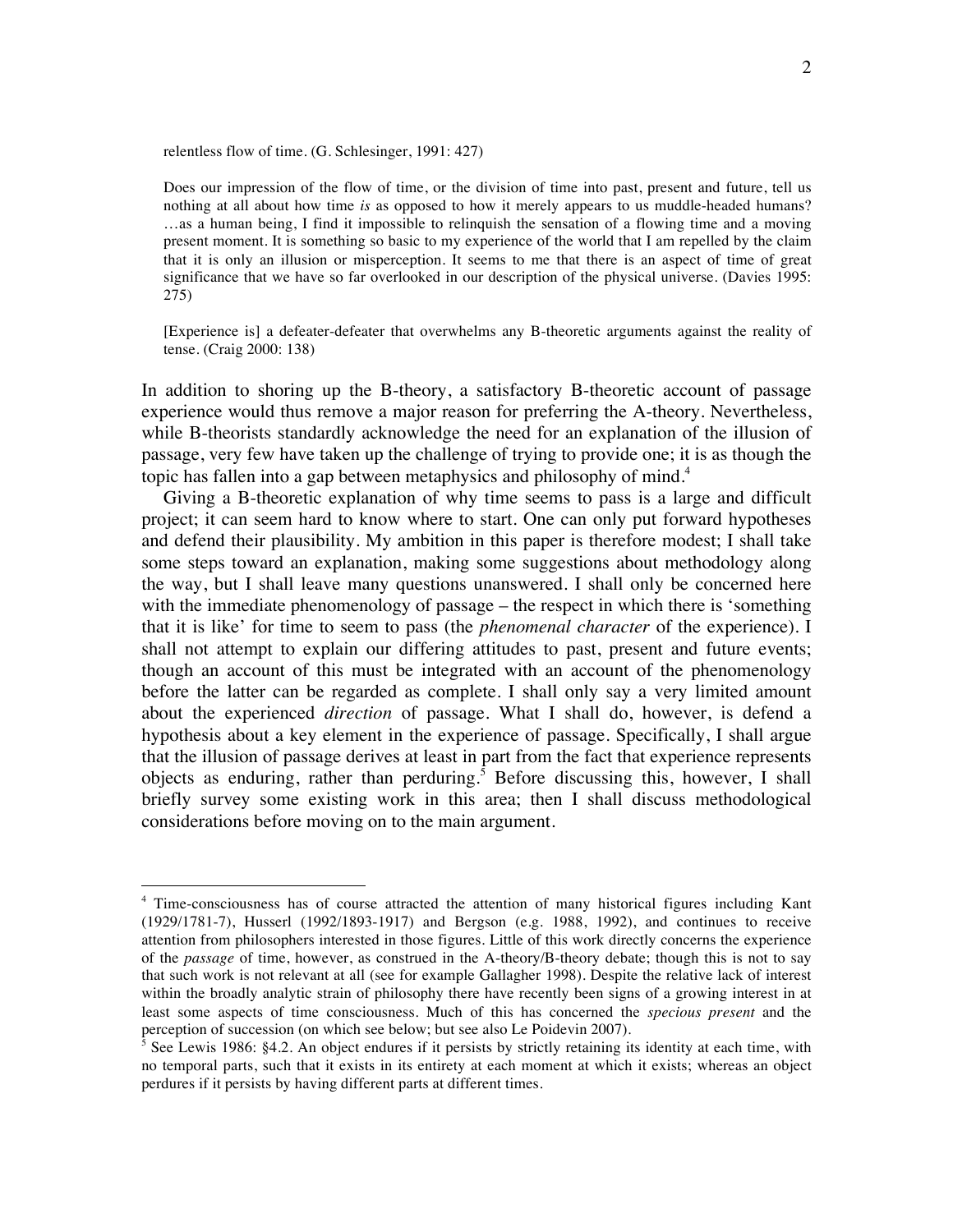# **2. Existing Accounts**

The main discussions of experience by philosophers engaged in the A/B-theory debate have concerned either Arthur Prior's (1959) 'thank goodness' problem or the *specious present*. The former does not really concern *experience* at all; it concerns our differential attitudes to an event depending on its tense. If the B-theory is true then no event is objectively 'over' (entirely *past*), so why does it ever make sense to say 'thank goodness that's over' about a traumatic past event, having dreaded that very same event when it was in the future?<sup>6</sup> This is an important question, but nonetheless a different question from one that concerns us here; for, as noted above, although the attitudes and the phenomenology must ultimately be integrated, they are not the same thing. Moreover, it is not clear why an explanation of differing attitudes to different times should say anything about *passage*. We often differ in our attitudes to what is *up* and what is *down*, yet space does not thereby seem to *pass* between *up* and *down*. In the absence of further argument it is not yet clear why time should be different.

Some philosophers have claimed that the experience of *change* must be explained in terms of a *specious present*, wherein the content of experience encompasses an extended period rather than an instant. This was famously discussed by William James, later by C. D. Broad and others, and has recently attracted renewed attention.<sup>7</sup> James (1890) argued for the specious present on the grounds that a succession of experiences is not sufficient for an experience of succession. The idea, roughly, is that if change involves a succession of states then the perception of it must encompass more than an instant. According to the B-theory change consists merely in there being one state of affairs at one time and a different state of affairs at another time. A-theorists, by contrast, hold that the Btheorist's 'at-at' notion does not capture *real* change, which is an essentially *dynamic* process of *becoming*.

Now, the notion of temporal passage is closely related to the latter notion of change; indeed the experience of dynamic change might be all there is to the experience of time passing (see for example the quotation from Le Poidevin, above). So it seems plausible that work on the specious present and, more generally, the perception of change should be relevant to an explanation of the experience of passage.<sup>8</sup> But it cannot be anywhere near the whole story; for all current accounts seem compatible with the perceived change being the kind of change posited by the B-theory. We must explain what makes change

<sup>6</sup> See for example the papers collected under the heading 'The Problem of our Experience of Time' in Oaklander and Smith 1994; see also Maclaurin and Dyke 2002, Prosser 2006.

<sup>7</sup> See for example James 1890; Broad 1923, 1938; Dainton 2000, 2001, 2008; Gallagher 2003; Tye 2003; Kelly 2005; Le Poidevin 2007; Phillips forthcoming. According to some versions the experience itself, not just its content, is extended through time.

<sup>&</sup>lt;sup>8</sup> Not all accounts of change-perception involve the specious present, but they normally do involve a combination of different experienced times; see for example Le Poidevin 2007, chapter 5, for an alternative account in terms of short-term memory.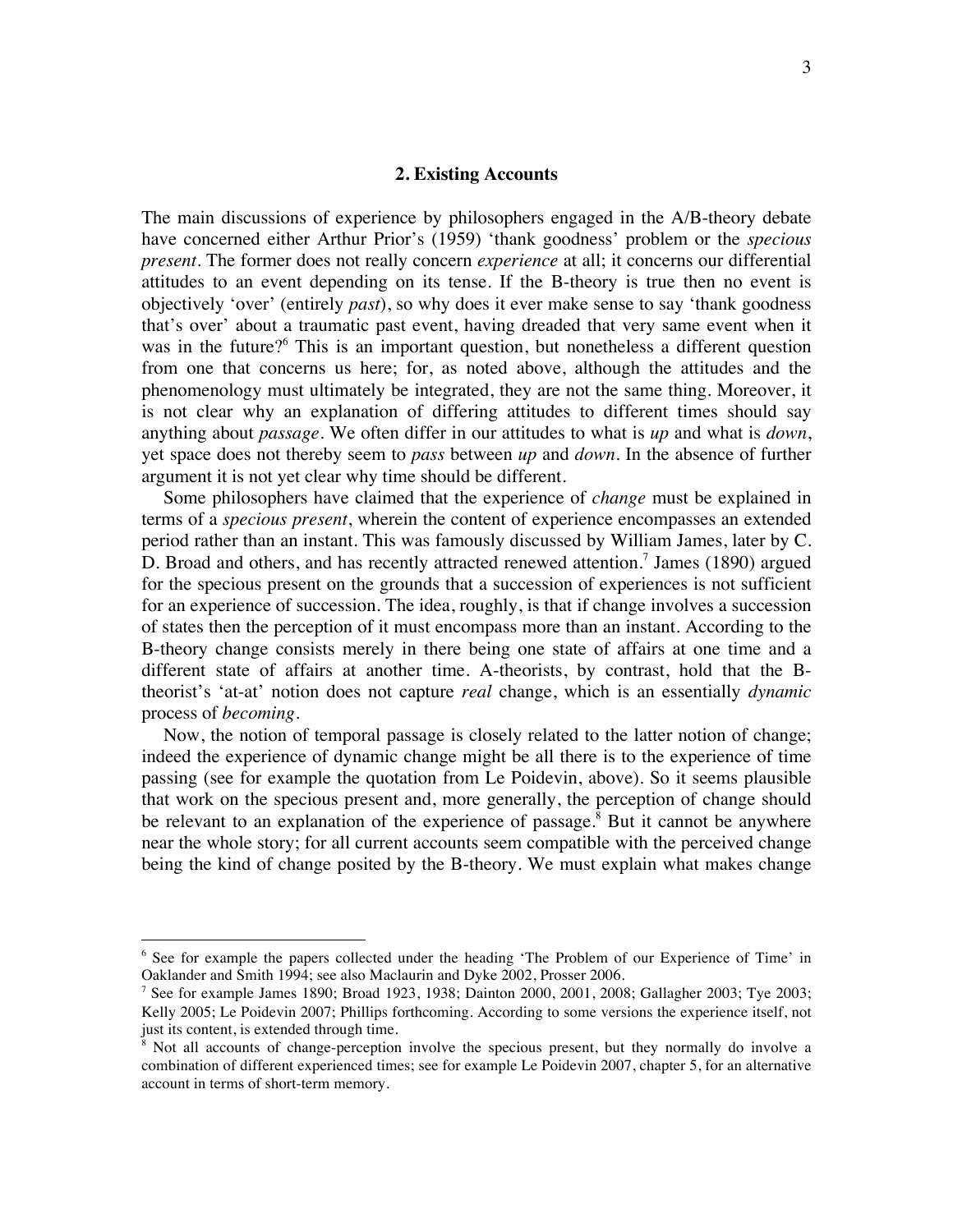seem *dynamic*; and it is not clear that the specious present, in itself, can account for this.<sup>9</sup>

One of the few direct attempts to account for the illusion of passage is due to D. H. Mellor (1998: 122), who argued for an explanation in terms of the fact that our memories accumulate through time. The idea, roughly, is that because we remember the past, but not the future, this leads to a sense of moving from the past toward the future. Perhaps this might help explain the sense of time being *directional* and our associated feeling of an asymmetry between past and future; and indeed this is something about which my own proposal will say very little. It might also help explain our sense of the past being fixed and the future being open. But having a direction is one thing; passage is another. One can, for example, imagine space being directional without thereby seeming to *pass* (perhaps due to some asymmetry in the laws of physics). It is unclear why time should be any different. So Mellor's suggestion does not seem sufficient to account for the phenomenology of passage, even though it might be part of the story.

Perhaps it might be added that when we remember our own past experiences we remember that when those past experiences occurred our memories contained only events prior to *that* time. Consequently we have a sense of memories *accumulating*. But this still fails to offer a satisfactory account, for two reasons. Firstly, it seems implausibly complex as an explanation of the immediate conscious phenomenology, which seems to require no reflection on the contents of memories, let alone memories of earlier memories.<sup>10</sup> Secondly, there is nothing in the notion of the accumulation of memories that is incompatible with the B-theory; for the B-theory agrees that memories at later times will differ in their contents in the relevant ways from memories at earlier times. But if one's experiences and memories represent the world as having only features consistent with the B-theory then it remains mysterious why time should seem to pass.

In any case, it is not my intention to give an exhaustive critique of previous attempts at explaining why time seems to pass. Instead I shall propose a new and quite different approach to the problem.

# **3. A Methodological Proposal**

I start with a methodological question: how should we go about trying to explain why time seems to pass? Indeed, what should we expect such an explanation to look like? To help with this, we can turn to recent work in the philosophy of perception. Recently there has been a kind of 'representational turn' among philosophers interested in consciousness and perception, with an increasing emphasis on questions concerning the representational contents of perceptual experiences and the relation between these and the phenomenal characters of the experiences. In particular, according to *intentionalism* the phenomenal

<sup>&</sup>lt;sup>9</sup> Barry Dainton (2000, chapter 7; 2001, chapter 7) recognises that the specious present does not, in itself, explain the experience of passage, and instead posits 'immanent flow' as an intrinsic phenomenological property of all experiences. In the absence of a more detailed explanation of this feature, however, this strikes me as closer to naming the problem than to solving it. I am also dubious about whether Dainton's notion would be compatible with the intentionalist theory of perception that I wish to endorse.

 $10$  See Dainton 2001: 95 for a similar point along with further objections to memory-based accounts.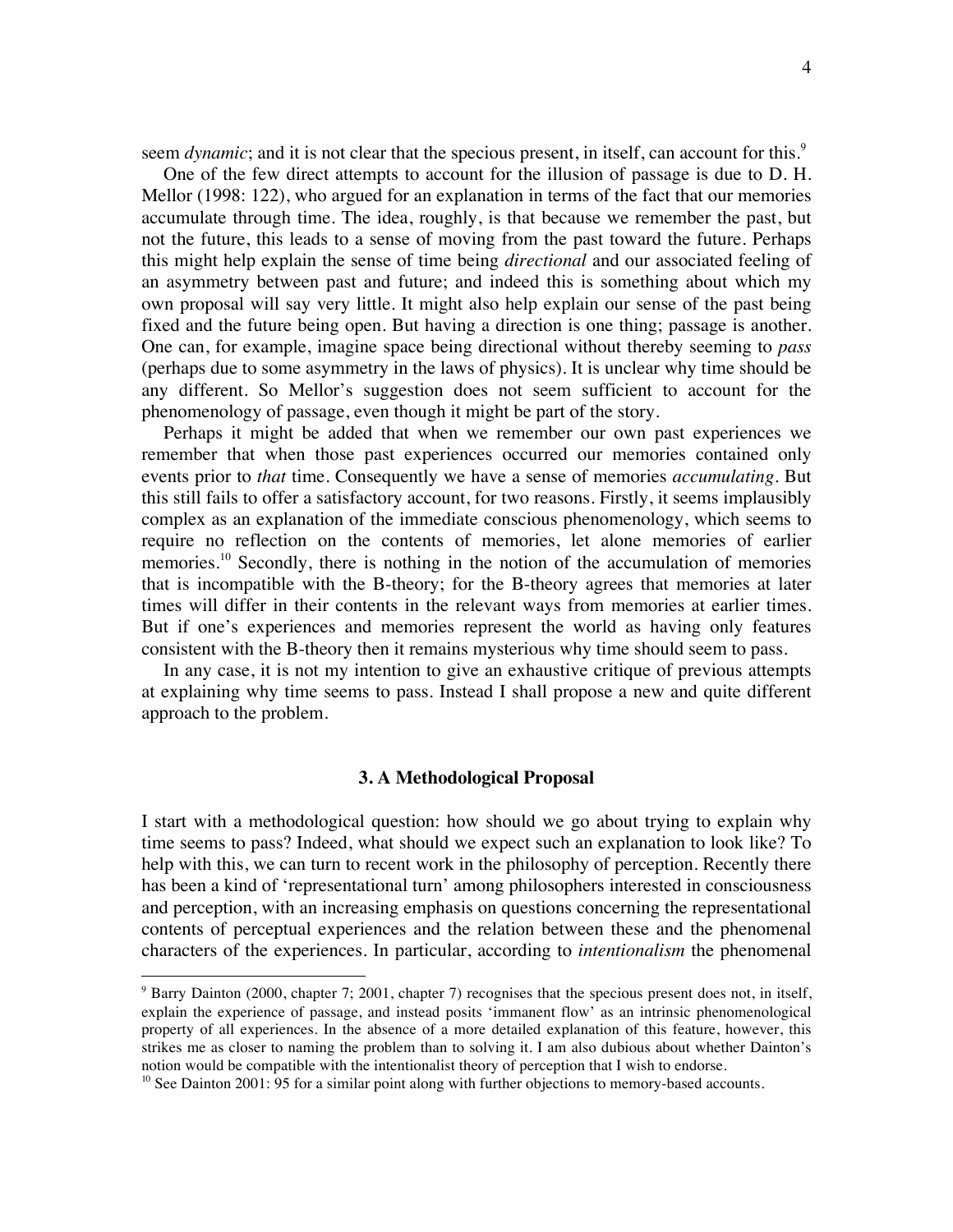character ('what it is like') of a perceptual experience supervenes on its representational  $content<sup>11</sup>$ 

In what follows I shall assume a very weak and thus relatively uncontroversial version of intentionalism. Specifically, I assume that all perceptual experiences have representational contents and that these correlate intrasubjectively with phenomenal characters (the restriction to 'perceptual' experiences is intended to exclude feelings of nausea or other experiential states that are sometimes claimed to be nonrepresentational).<sup>12</sup> What I then suggest is that the explanation of why time seems to pass should be given in terms of representational content, as follows:

*Representational Explanation*: To explain why time is experienced as passing it is sufficient to state the representational content of the relevant element of experience and explain why it has that representational content.

The motivation for this principle is best illustrated with an example. Consider a normally sighted subject looking at a square object. The subject has a visual experience with a 'square' phenomenal character. Suppose we wish to explain why the subject's experience has that phenomenal character. What we say will depend on the nature of the explanatory project. One may, for example, pose a question like this in the course of developing a full explanation of phenomenal consciousness. But sometimes something far more modest will suffice. Suppose, for example, that we merely wanted to know why the subject was experiencing a 'square' phenomenal character rather than, say, a 'triangular' phenomenal character. For some such purposes a sufficient answer might be: 'because the subject's experience represents a square'.

This more modest kind of explanation is sufficient for our purposes. In explaining the presence of passage phenomenology we do not need to explain phenomenology *per se*; we just need to explain why the experience of a given subject has that particular phenomenal character rather than a different one. This kind of explanation can be given in a satisfactory way even if the nature of conscious experience itself remains a mystery. In fact we often explain illusions in this more modest way; we explain the difference in phenomenal character between the experienced Müller-Lyer arrows in terms of the lines being perceptually represented as having different lengths, for example; and we then try to explain the illusion by explaining why the lines are represented that way. The phenomenal character *itself* is not really explained; but the illusion is nonetheless explained. In fact most, perhaps all, explanations of perceptual illusions have this form. The assumption seems sufficiently innocuous that it can go un-noticed.

<sup>&</sup>lt;sup>11</sup> Different versions of intentionalism posit different strengths of supervenience (logical, nomological etc.), and may also differ with respect to the kinds of contents (non-conceptual, Russellian, Fregean etc.) upon which phenomenal character supervenes. For useful surveys of the options see Byrne 2001 and Chalmers 2004.

<sup>&</sup>lt;sup>12</sup> While the assumption that perception is representational is probably now shared by the majority of philosophers of perception it is not uncontested; see for example Travis 2004. However I suspect that advocates of some of the opposing views could accept at least some elements of the theory that I shall put forward here, especially if their account of misperception is in terms of misrepresentation.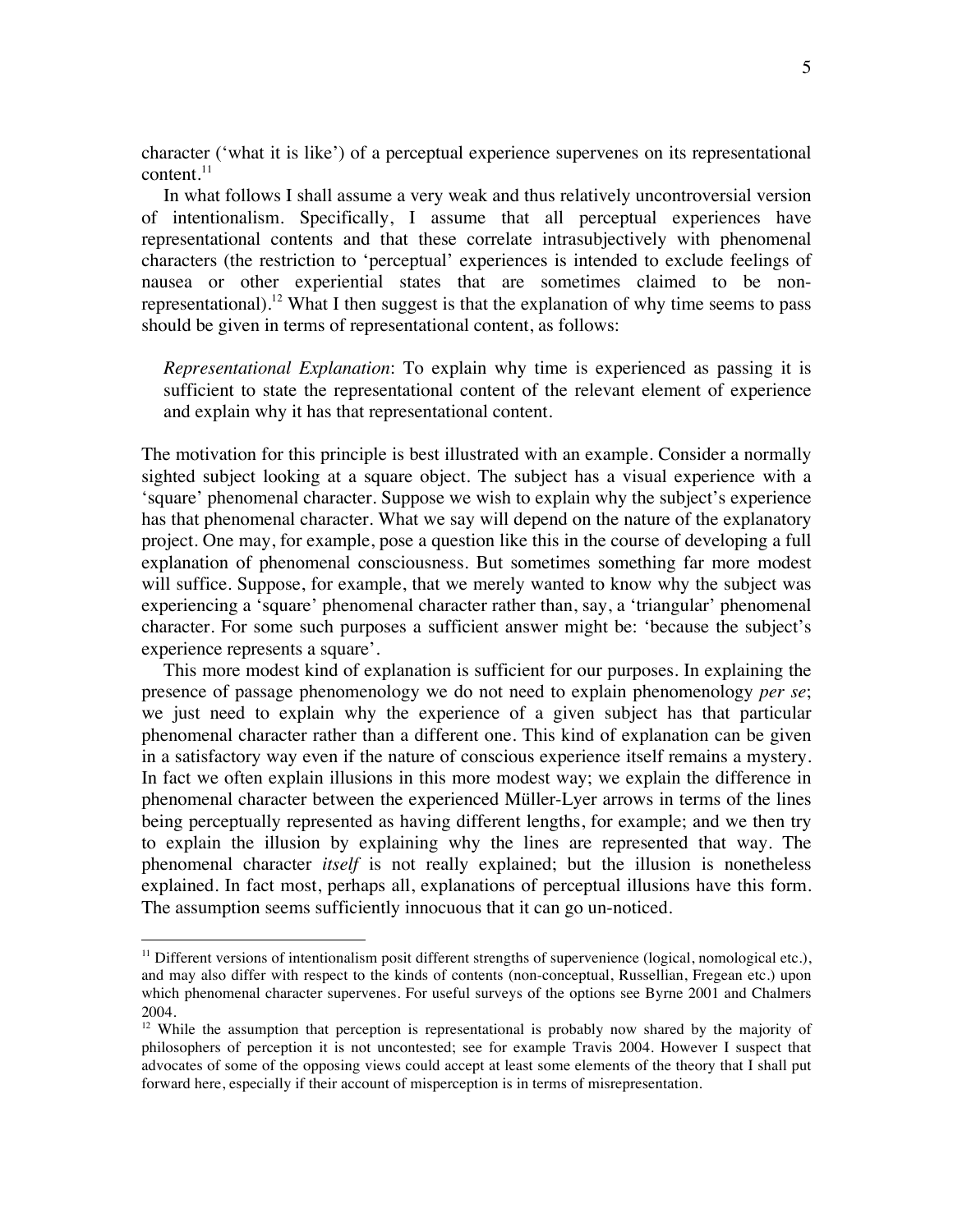This kind of explanation is consistent with very weak correlations between representational contents and phenomenal characters. Suppose, for example, that due to spectrum inversion two subjects have experiences with different colour phenomenal characters when looking at an object of the same colour (green, say). Nevertheless, there is a level of explanation at which, when asked why one of the subjects is having the kind of experience they are having, one can respond by explaining that their experience represents the colour green. One can give this same explanation for both subjects. Explaining why the two subjects' experiences differ in phenomenal character *from each other* requires a different kind of explanation; but one that is part of a different explanatory project. Thus we can allow, if need be, that different subjects might enjoy experiences of temporal passage with different phenomenal characters while still being able to explain their experiences in terms of the same representational content. Cognitive scientists interested in explaining the Müller-Lyer or other perceptual illusions do not need to worry about the possibility of qualia inversion in giving their explanations. Explaining the illusion of passage should be no different.

My methodological proposal, then, is that we replace the question 'why does time seem to pass?' with two questions: firstly, 'what is represented by the element of experience that we associate with time seeming to pass?'; and secondly, 'why is that content represented?'. I shall now address the first of those questions, returning to the second later on. The next two sections will take some turns that might appear rather odd at first; but I hope this appearance will lessen when the position to which they lead becomes clearer in section 6.

## **4. An Obvious Answer Rejected**

The first of our two questions may seem to have an obvious answer, namely that experience represents *that time passes* (or, equivalently, maybe every change is represented as *dynamic*, or there is some other related content incompatible with the Btheory. The following arguments apply equally to all such contents.) If this were so then the A-theorist and B-theorist could agree on what was represented but merely disagree over its truth-value. This cannot, however, be correct if currently popular theories of representation are anywhere near to being true. Recall that for present purposes the Btheory is assumed; the project is to explain why time seems to pass, given that assumption. But B-theorists normally take it to be necessarily false that time passes. Consequently for experience to represent *that time passes* it would have to represent a necessarily uninstantiated feature of the world. But, I suggest, experience cannot represent a necessary falsehood of this kind.

There are of course ways in which experience can represent necessary falsehoods. Perhaps the most frequently cited example is the *waterfall illusion* in which, following a period of looking at steady movement, a stationary object is perceived as moving even though its position does not appear to change. This kind of illusion is most plausibly explained in terms of the interaction between different information-processing channels, one of which detects motion while another detects position. The representation of a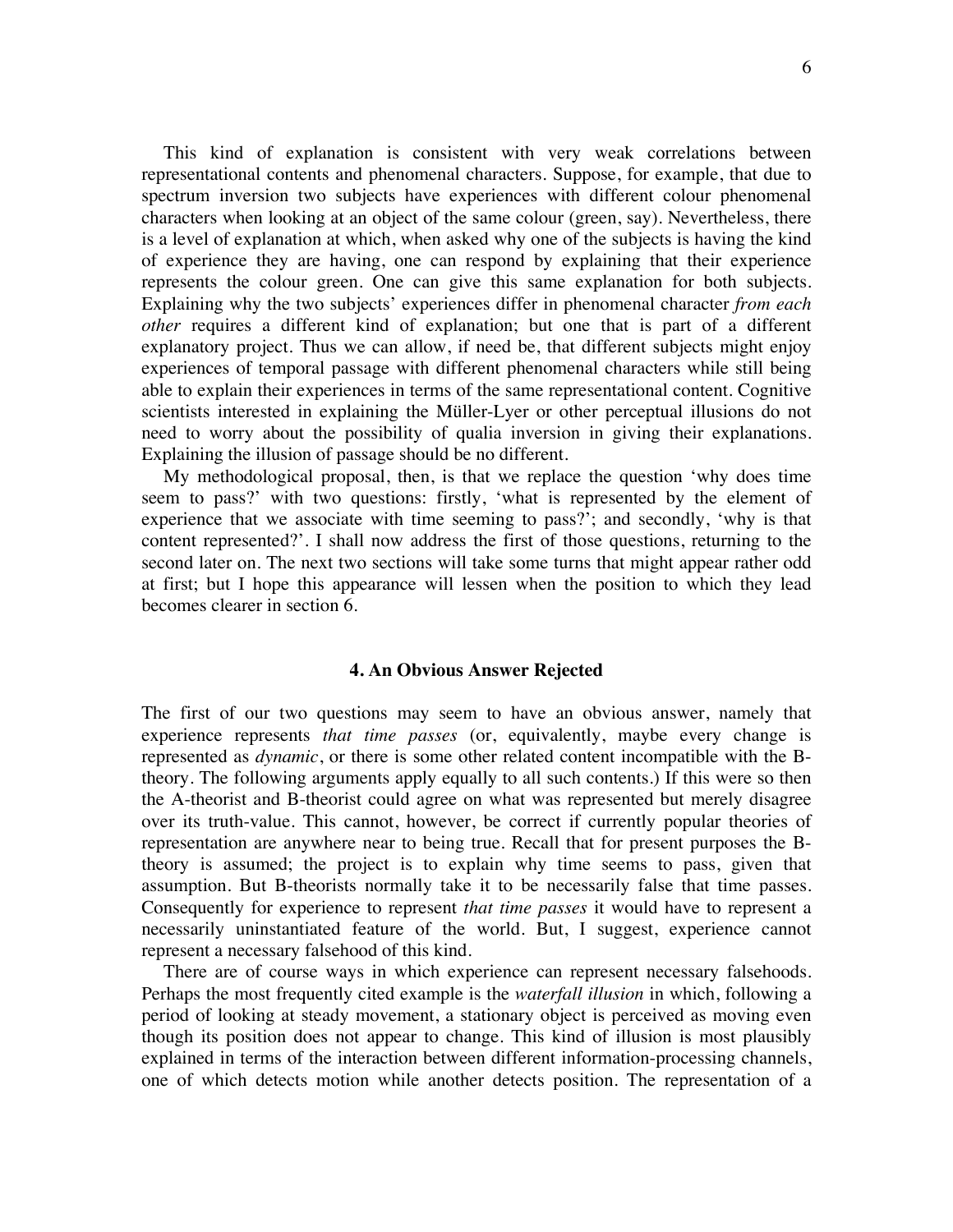necessary falsehood is therefore *combinatorial* in such cases; it arises from a combination of conflicting representations, each of which could have been veridical on its own. Most 'impossible' experiences can be understood in similar ways.13

It is not plausible, however, that a necessarily false representation of time passing could be combinatorial. For what would be combined with what? The passage of time is not held to consist in a combination of inconsistent phenomena, so it is hard to see how the representation of it could be combinatorial either.<sup>14</sup> Moreover this would not seem true to the phenomenology; for whereas the phenomenology of the waterfall illusion does seem to involve two simultaneous conflicting elements there does not seem to be any corresponding simultaneous conflict in the phenomenology of temporal passage.

Consequently the state of affairs *that time passes* could only be represented in experience non-combinatorially. But this is deeply problematic. For while there is no current consensus about the representation relation, all current theories involve notions that do not seem to allow for the non-combinatorial representation of a necessarily uninstantiated feature. Theories that analyse representation in terms of causal relations cannot allow it, for example, because there can be no causal relation between an experiential state and a necessarily uninstantiated feature. Neither can informational theories (such as those advocated by Fodor 1990, Dretske 1994), for these require the representing state to be lawfully correlated with the represented state, and this cannot occur when the represented state is necessarily uninstantiated. Teleological theories (e.g. Millikan 1989) typically require the represented feature to play a role in the causal history of the representing state, and again this seems impossible for a necessarily uninstantiated feature. Moreover for all such theories the possibility of misrepresentation is parasitic on the possibility of veridical representation; but since there can be no veridical representation of a necessarily uninstantiated feature it would follow that there can be no misrepresentation of it either. So experience cannot represent *that time passes*. 15

It might instead seem attractive to deny that the phenomenology of passage represents anything at all. Indeed some B-theorists have claimed that the phenomenology of passage is analogous to that of a secondary quality as understood by projectivists (see for example Boghossian and Velleman 1989 on projectivism about colours, or Blackburn 1984 on projectivism about moral values). Projectivists about colour claim that in colour experience a non-representational phenomenal property of the 'visual field' is mistakenly projected onto external objects, which are then taken to possess an objective colour property. The B-theoretic equivalent would presumably be that an illusory element of

<sup>&</sup>lt;sup>13</sup> For now I ignore illusions that can only appear as impossible *over time*; but see below.

<sup>&</sup>lt;sup>14</sup> Admittedly arguments based on McTaggart's paradox accuse the A-theory of entailing that every event possesses an inconsistent combination of tensed properties (see Mellor 1998). But I assume that perception does not represent an event as having different tenses at the same time (though see below for issues quite close to this).

<sup>&</sup>lt;sup>15</sup> As a matter of fact I think that the A-theorist faces a similar problem in explaining how experience could represent veridically *that time passes*. In other work (Prosser 2000, 2007, forthcoming) I have given reasons for denying that the passage of time could be perceived; the difficulty in accounting for a veridical experiential representation of temporal passage can be derived from closely related arguments.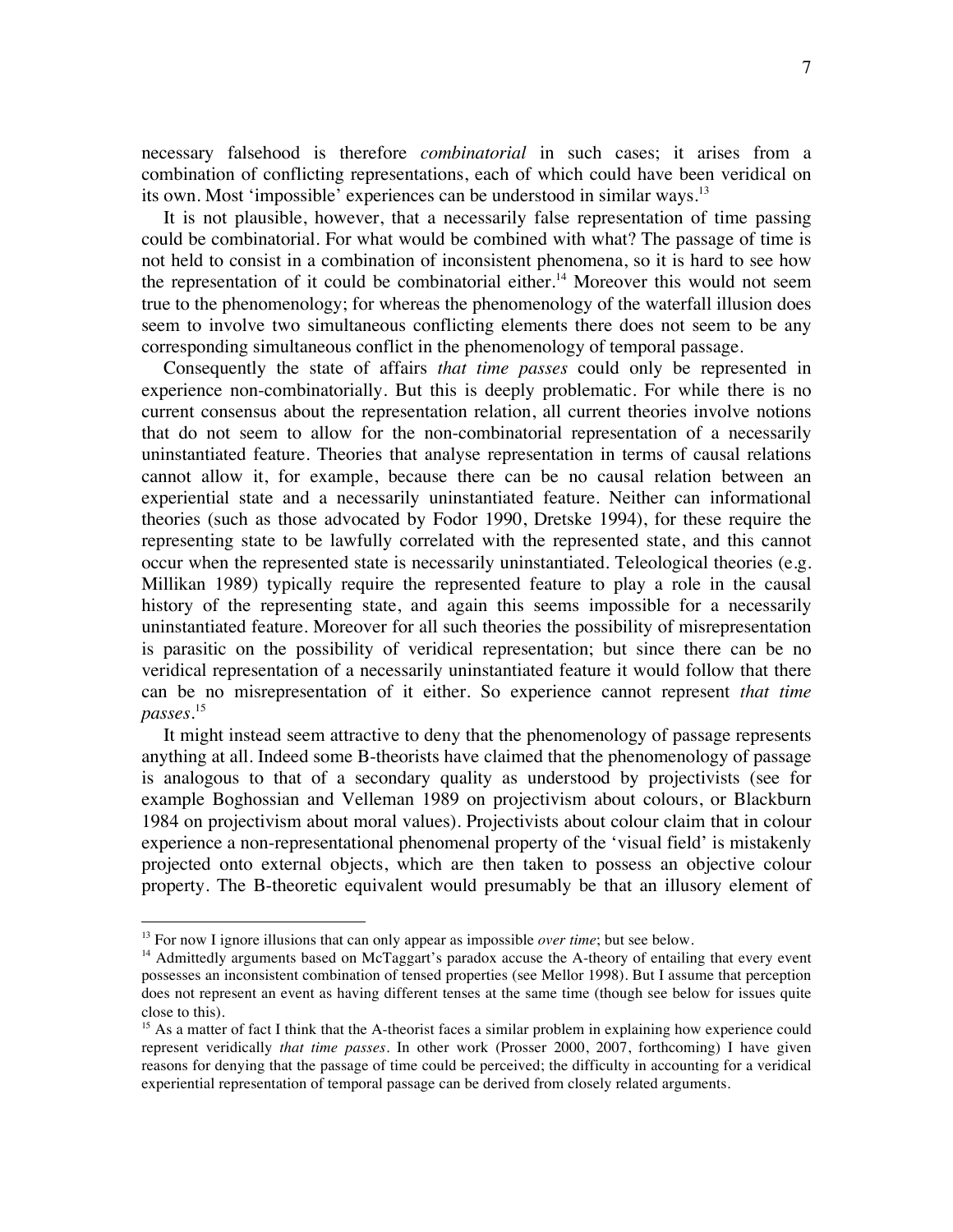experience is caused in us by real (B-theoretic) temporal features of the world, and mistakenly 'projected' onto the world (see for example Le Poidevin 2007: chapter 7, responding to an argument against such views by Gale 1968).

To take this course would be to reject intentionalism, and with it the principle of representational explanation argued for above. Although I think the projectivist view is mistaken this is not the place to enter into the broader debate between intentionalists and those, like the projectivists, who think that experience contains non-representational elements. So rather than attempt to refute projectivism directly I shall simply proceed with the intentionalist approach, trusting that it will be vindicated by offering a more detailed and satisfying explanation of the phenomenology of temporal passage. The projectivist view, by contrast, will remain mysterious unless more can be said about the nature of the putative non-representational feature of experience, and about why it should occur.

#### **5. A Contradiction in Experience**

If passage experience does not represent *that time passes*, what does it represent? I shall argue that, notwithstanding all that has just been said, this element of experience represents a necessary falsehood. This does not contradict what was said above because, as I shall subsequently argue, the relevant representation arises through a combination of conflicting elements that concern different times, rather than a simultaneous conflict of the kind present in the waterfall illusion. These conflicting elements are involved in the representation of change, just as we might have expected.

Here, then, is the argument. It proceeds by showing that no contingent proposition can be the content of passage-experience; and since, by hypothesis, the experience is not veridical, it can only be a necessary falsehood:

- P1. Let *P* be any contingent perceivable proposition
- P2. There is a world,  $w$ , in which  $P$  is true and in which a subject,  $S$ , veridically perceives that *P*
- P3. In some such world *w* the subject *S* also experiences time as passing
- P4. Within a single subject at a single time no two phenomenologically distinct experiences have the same representational content
- P5. (From P2, P3 and P4): Since, in *w*, *S* perceives that *P and* experiences time as passing, the latter experience does not represent that *P*
- P6. If the experience of time passing does not represent that *P* in some such world *w* then it does not represent that *P* in the actual world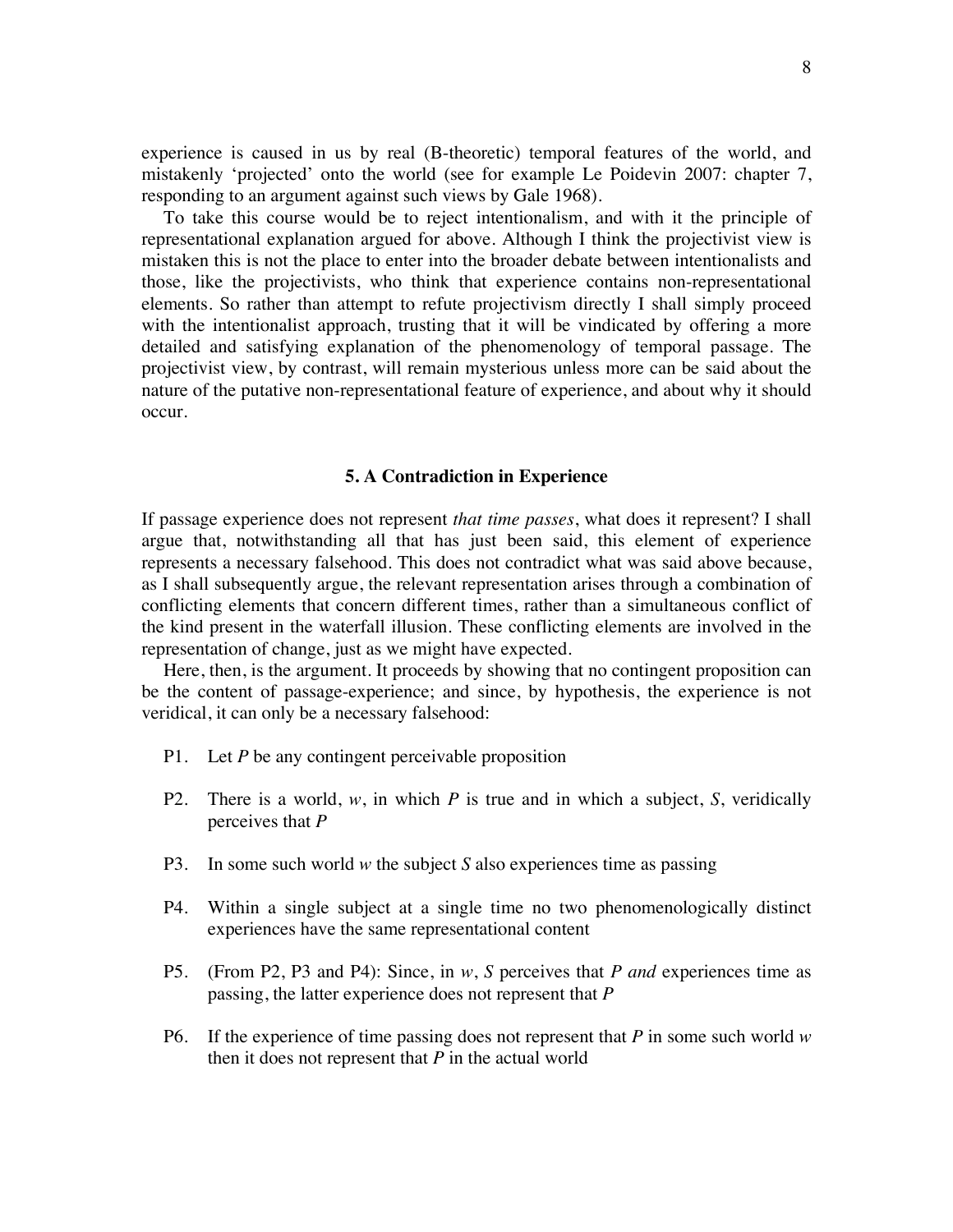C. (From P1, P5 and P6): The content of the experience of time passing is not contingent. Hence, given that it is not veridical, it is necessarily false

Each step of this argument will require some discussion. The restriction to *perceivable* propositions in P1 is intended to eliminate propositions that could not plausibly be the representational content of a single perceptual experience by any possible being (excluding omniscient deities etc.). For example, propositions concerning the future, or complex constructions involving logical connectives or quantifiers might not be perceivable in this sense (which is not to say that their truth value could not be discovered using perception; only that they cannot be represented by a single perceptual experience). In any case, if the domain of perceivable contingent propositions is larger than I am taking it to be this will not weaken the argument. I leave it open just what kind of proposition is at issue – different theories of perception ascribe different kinds of contents to perceptual states (Russellian propositions, sets of worlds etc.), but the argument should go through regardless.

P2 follows more or less trivially, given what is meant by 'perceivable' in P1. Note that the subject, *S*, need not be human; *S* may have quite different perceptual apparatus, making it possible to perceive things that humans cannot perceive (because they are too small, too large, require the perception of ultra-violet light, and so on).

P3 can only be defended through an appeal to intuitions. It is hard to imagine what it would be like to have experience and yet *not* experience time as passing. This may indicate that time seeming to pass is a necessary condition for any experience, and indeed I shall suggest a possible explanation for this below. But in case there are possible beings for whom time does not seem to pass, note that all that is required for P3 is that there is a possible being for whom time seems to pass, and who perceives that *P*. This claim seems plausible, and can be bolstered by considering a human being whose perceptual apparatus is gradually supplemented via some kind of sophisticated surgery until it is possible for them to perceive that *P*. If, for example, perceiving that *P* required being able to detect X-rays we can imagine the sensory range of the subject's visual system being expanded to include X-rays, or that they are given a new sensory modality for that purpose, complete with new sensory organs and brain circuitry. This would require major brain surgery, of course; but given that the phenomenology of passage is not associated with any particular sensory modality in actual humans, it is hard to see why adding a sensory modality should interfere with the phenomenology of passage. So, although I acknowledge that the case for P3 depends on intuitions about far-off possibilities, it does seem significantly more plausible than its negation.

P4 should not be very controversial. Presumably a major function of perception is to allow the subject to make discriminations, and differences in phenomenal character are central to this. There cannot be a difference in how things appear, phenomenologically, without there thereby being a difference in how things are represented as being, at least for a given subject at a given time.<sup>16</sup> One can, of course, perceive the same event via

<sup>&</sup>lt;sup>16</sup> See Byrne 2001 for arguments to this effect. Note that we only need worry about the intra-personal case, where Byrne's arguments are strongest.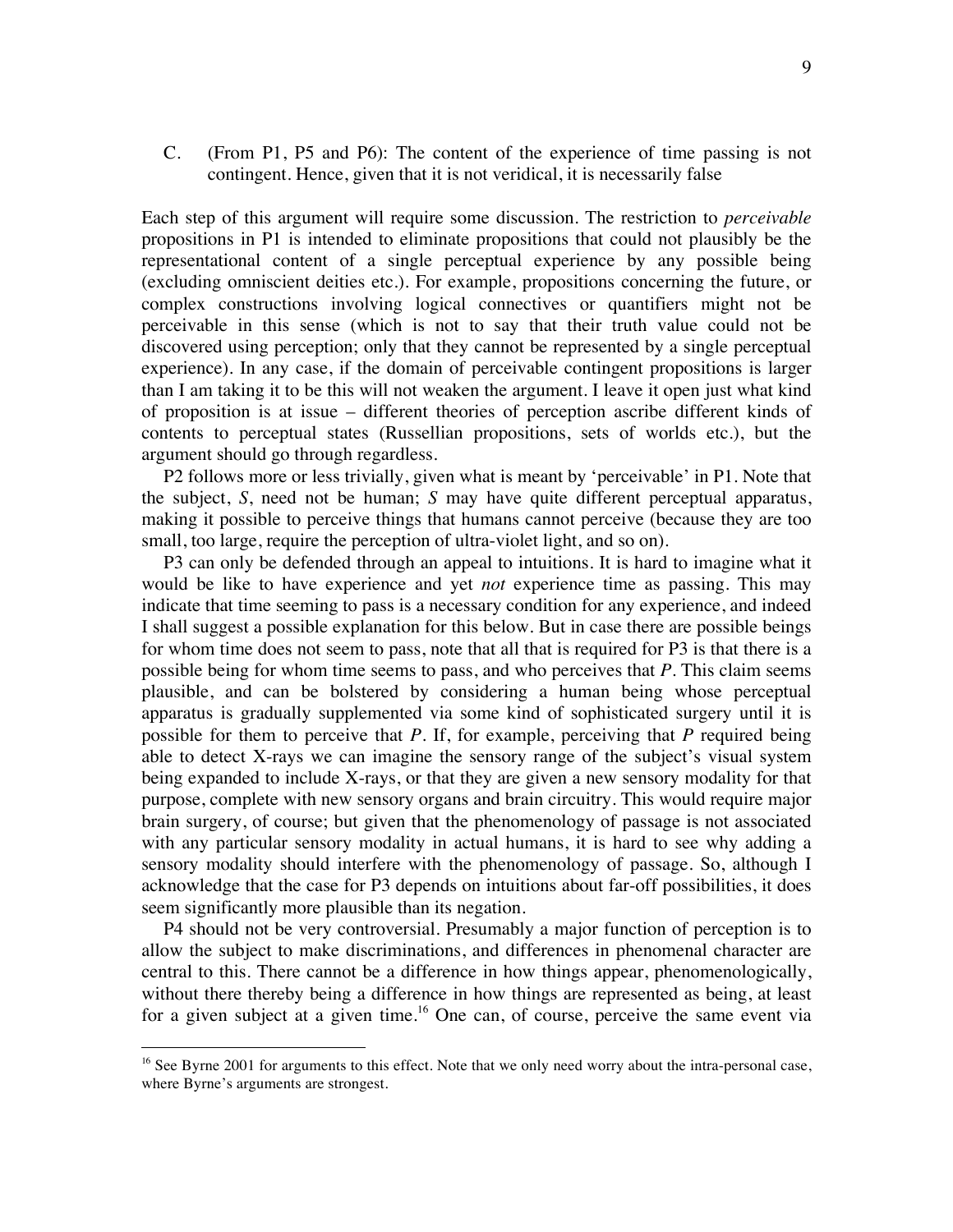different sensory modalities, with differing phenomenology; but the different sensory modalities invariably provide different information (that, after all, is why we *have* different sensory modalities).

P5 follows from P2, P3 and P4; if one's experience perceptually represents that *P*, with an associated phenomenal character, and *also* represents that time is passing, with a *different* phenomenal character, then the representational content of the latter is not that *P*.

P6 again requires an appeal to intuitions. On the strongest versions of intentionalism phenomenal characters and representational contents correlate uniquely across all subjects and possible worlds (see e.g. Dretske 1993, Tye 1995, 2000, 2002). In that case, whatever is represented by temporal passage phenomenology in subject *S* in world *w* is the same for us. But weaker versions of intentionalism allow weaker correlations holding, for example, just within a subject in a world, or perhaps across nomologically equivalent worlds. This might make it seem possible that passage experience represents different contents in subject *S* and in us. I have three things to say in response to this. Firstly, note that if this allowed passage experience to have a contingent content, that content would have to vary from world to world in just such a way as to avoid coinciding with the content of any other perceptual experience. This seems odd; if the content of passage experience could vary from world to world in this way it is hard to see how its presence could be explained, and equally hard to see why the same passage phenomenology should arise in each world.

Secondly, even if one held that *some* aspects of phenomenology could vary their representational contents across worlds or subjects, one might not hold this of *all* aspects. One might, for example, hold that colour experiences can be inverted relative to representational contents; but one might not want to extend this to perceptions of shape. It is not clear that the representational contents of, say, *square* and *circular* experiences can be swapped while their phenomenal characters remain the same; one reason being that the phenomenal characters seem hard to separate from the ability to judge that squares tessellate whereas circles do not.<sup>17</sup> So it may be that some phenomenal characters are tied to cognitive roles, even if not all of them are; and, if so, it seems quite plausible to hold this true of the experience of time passing. It is hard to imagine how the very same phenomenology could be experienced as a representation of something quite different.

Finally, consider again the thought experiment described above in which a subject's perceptual apparatus is surgically enhanced. We can imagine the enhancement carried out gradually; perhaps the subject even remains conscious throughout. At each stage time seems to the subject to be passing, but at the same time the subject becomes able to perceive new and previously imperceptible states of affairs. It is hard to see why the new experiences should cause the passage phenomenology to change its representational content. But if it does not change then for any *P* we can arrive at a world in which the subject perceives that *P*, experiences time as passing, and the latter experience represents

<sup>&</sup>lt;sup>17</sup> There are complex issues here that may be connected with what one should say about *Molyneux's Question*. For relevant aspects of this see Thomson 1974 and Evans's (1985) riposte.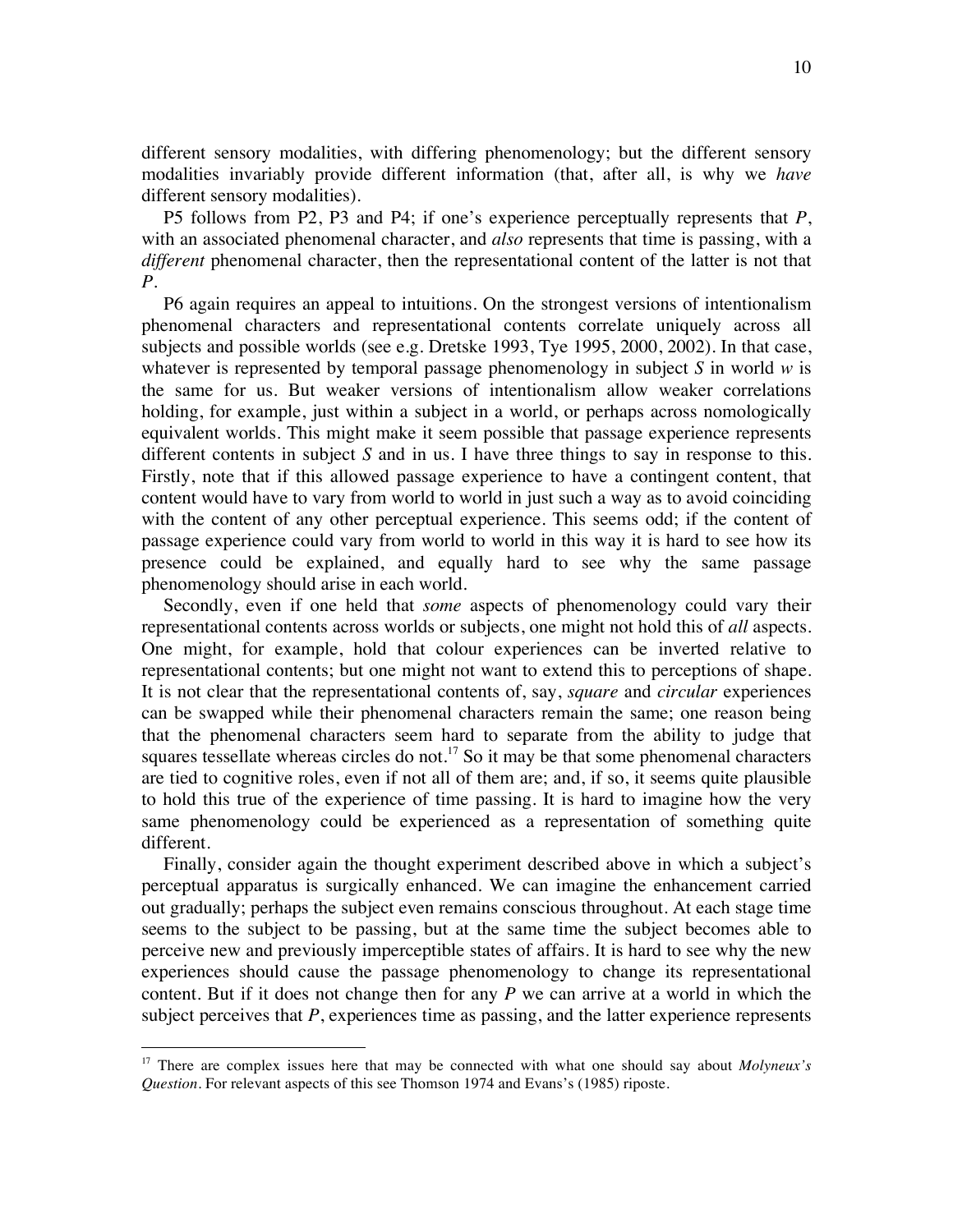what it would represent in the actual world.

We thus arrive at the conclusion that the representational content of passage experience is not contingent. To arrive at the final conclusion, that it is a necessary falsehood, we must rule out necessary truth. My assumption is that the experience of passage is an illusion, even though it does not involve a false content *that time passes*. So, if it is illusory, the content of passage phenomenology is a necessary falsehood. Admittedly the argument thus far does, in principle, leave open the possibility that passage phenomenology represents a necessary truth that we somehow mistake for a feature of time. But since I cannot see a plausible way for this to work I shall set aside the hypothesis unless no plausible necessary falsehood can be found. And, as I shall now argue, there is in fact a quite plausible candidate to be the necessary falsehood represented by the experience of passage.

#### **6. Endurance and Passage**

As mentioned in the introduction, my proposal concerns the representation of entities as enduring, rather than perduring. In fact I am not the only person to have suggested that endurance has an important role to play. David Velleman argues as follows:

Whatever the future draws nearer to, or the past recedes from, must be something that can exist at different positions in time with its identity intact. And we have already found such a thing - or the illusion of one, at least - in the form of the enduring self… I exist in my entirety at successive moments in time, thereby moving in my entirety with respect to events. As I move through time, future events draw nearer to me and past events recede. Time truly passes, in the sense that it passes *me*. (Velleman 2006: 12-13.)

I shall remain neutral about whether it is the representation of an enduring *self* or of other enduring objects that matters (though the question is doubtless important); my more modest aim here is to draw attention to the importance of the representation of endurance, rather than perdurance, in the representation of change, and thus passage.

I agree with Velleman as far as he goes; but I think more can be added. Endurance is important because it plays a key role in the way in which we experience *change*. Consider the following passage from Kant who, while defending the *Principle of Permanence of Substance* in the First Analogy of the *Critique of Pure Reason*, wrote:

The correct understanding of the concept of *alteration* is also grounded upon [recognition of] this permanence. Coming to be and ceasing to be are not alterations of that which comes to be or ceases to be. Alteration is a way of existing which follows upon another way of existing of the same object. All that alters *persists*, and only its state changes… We can say, using a somewhat paradoxical expression, that only the permanent (substance) is altered… This permanent is what alone makes possible the representation of the transition from one state to another, and from not-being to being. These transitions can be empirically known only as changing determinations of that which is permanent (Kant 1929/1781-7: 216-7/ A187-A188/B231).

Kant's point, at least as I shall read him, is that in order for there to be a representation of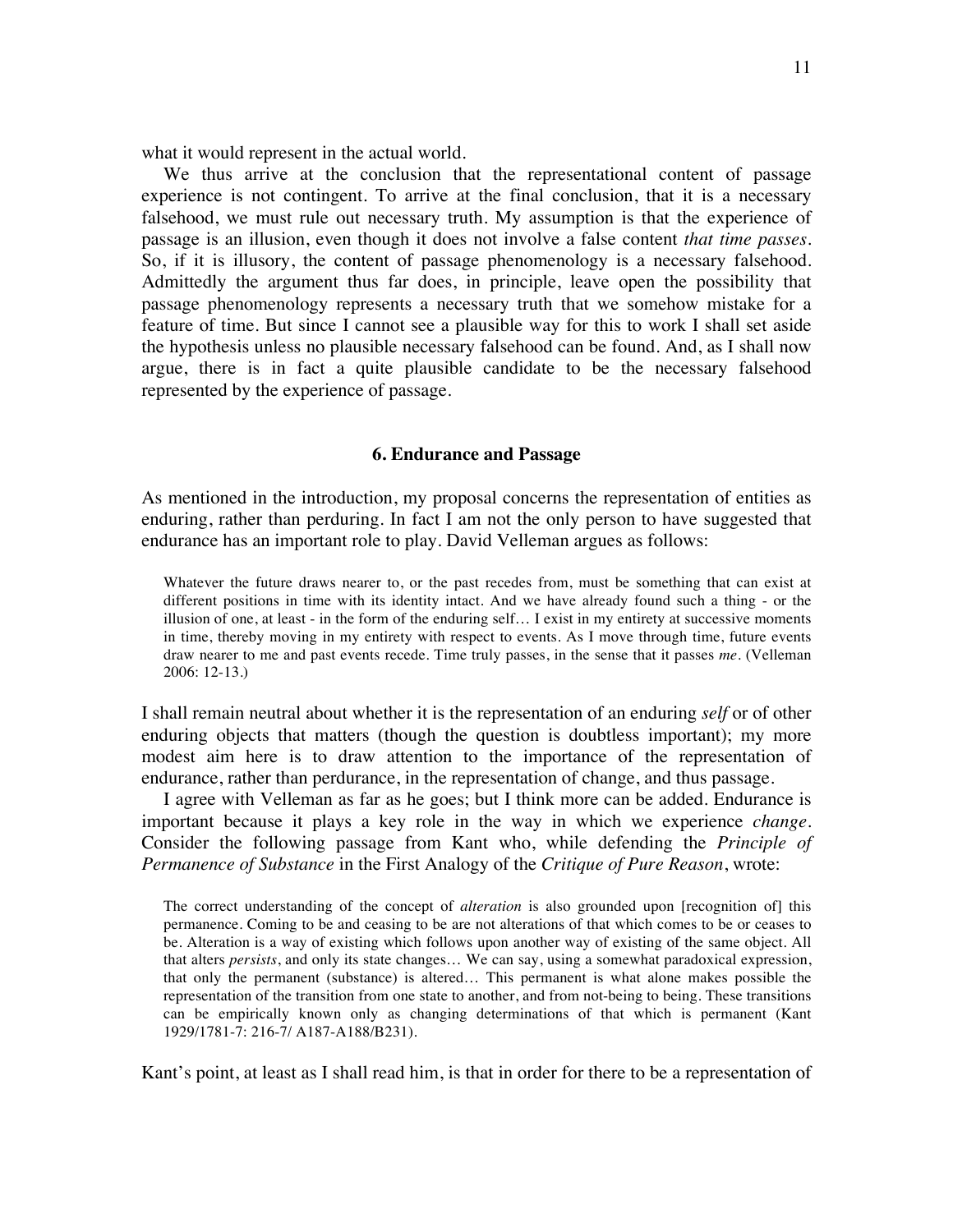change ('alteration') there must also be a representation of something that retains its strict identity through the change – the *very same thing* is first *F*, then *not F*. Imagine, for example, seeing an object that is red up to time *t*, then blue from time *t* onward. What is the difference between experiencing this sequence as a change in an object's colour and experiencing it as the presence of a red object that ceases to exist at *t*, at which time a distinct blue object appears in the same place? The difference, quite clearly, is that in the former case an object retains its identity *through* the change, while in the latter case no object persists and so no object changes ('coming to be and ceasing to be are not alterations…'). There is of course a change in what exists at a certain location; but this at least requires it to be represented as the very same location. So in order to experience change our experience must also represent something retaining its identity through the change. This, I suggest, requires objects to be represented as enduring.

At this point it may be objected that the perdurance theory also holds that an object retains its identity through change; a single entity is temporally extended with an earlier part that is  $F$  and a later part that is not  $F$ .<sup>18</sup> But whatever the truth may be about the metaphysics of persistence, I do not think that this adequately captures change *as we experience it*. Change is not experienced as an *F* temporal part succeeded by a *non-F* temporal part, with it somehow understood that both parts belong to the same composite whole; this does not correctly capture the phenomenology. Consider a spatial analogy in which a subject sees successive parts of a large object through a small window as it passes by. Suppose the object is red at one end and blue at the other; then the subject sees a kind of 'change' in the object's colour by first seeing only the red end then seeing only the blue end. But if the subject were aware of the circumstances the experience would not be of a *change* of the kind involved in seeing an object change colour over time; the subject would only be aware of an at-at variation across the spatial parts of a composite object. If the perdurantist were right then the phenomenology of temporal change should be at least partially analogous to this; yet it seems fundamentally different, involving no awareness of an articulation into temporal parts.

In the last section it was argued that the representational content associated with passage-experience is a necessary falsehood. This lends a degree of support to the theory just outlined; for if changing objects are represented as enduring then very same object is represented both as  $F$ , and as  $not-F$  – a contradiction (I shall discuss familiar objections to the equivalent claim in metaphysics below). Unlike the waterfall illusion, however, the contradiction is between representations of successive states rather than between simultaneous representations produced by different processing streams. This seems consistent with the phenomenology of change; the same object is represented as being in one state, then in another state incompatible with the first. This contradictory representation comes about because representations of successive states of an object are somehow combined. This is where theories of the specious present, or other theories in the same broad family, are relevant; such theories all suggest, in differing ways, that the experience of change requires a combination of representations of successive states of the

<sup>&</sup>lt;sup>18</sup> I shall set aside the stage view (Hawley 2001, Sider 2001); for present purposes the stage theorist is unlikely to have any objections that the perdurantist would not also have.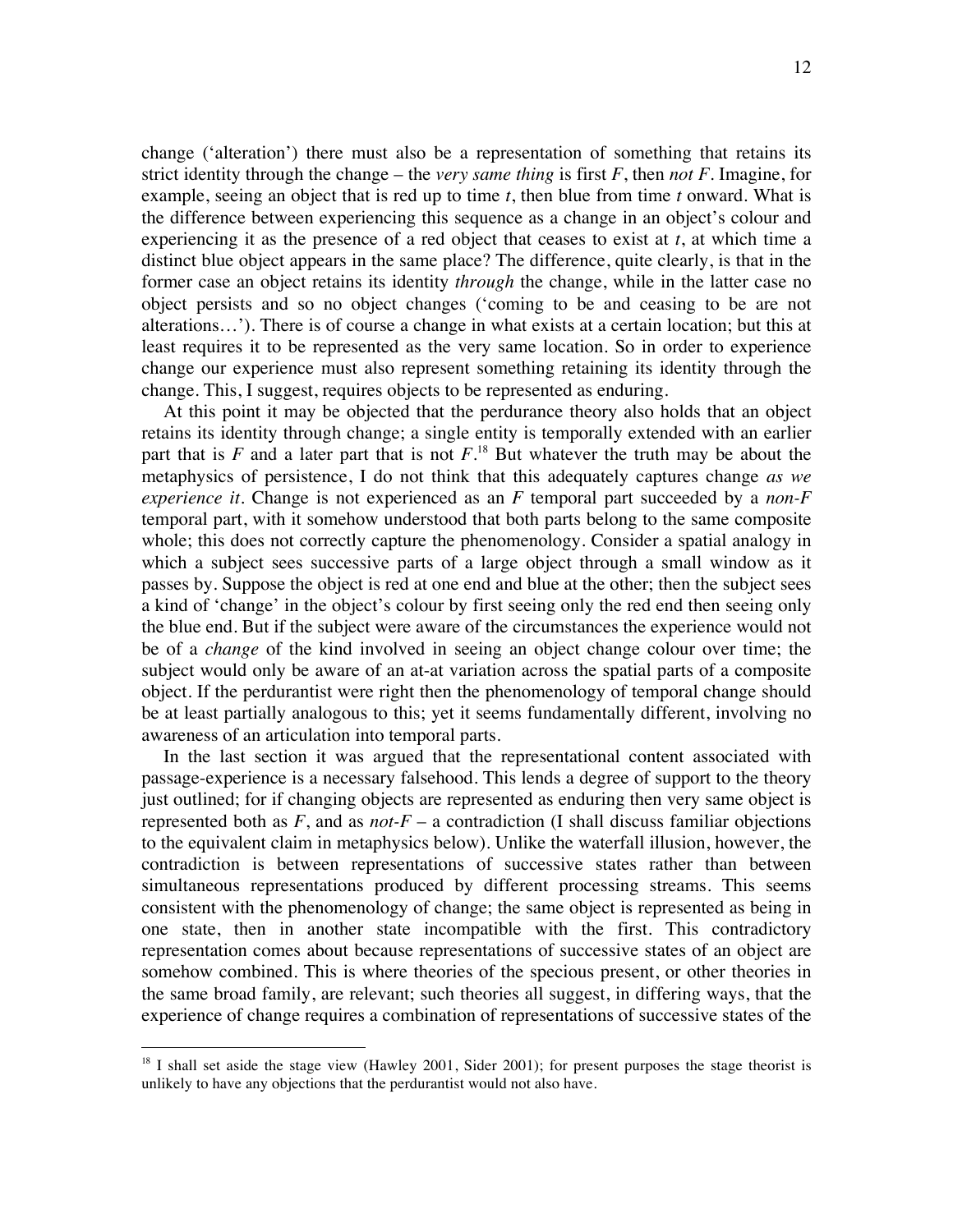changing object. Different theories tell quite different stories about the nature of this combination and ultimately it will be important to determine which is correct. But we can set this aside for now; it is enough to establish the very broad shape of the proposal.

In fact the experience of change does not *always* require an explicit combination of conflicting representations. This is illustrated by the waterfall illusion, in which the subject experiences motion (change of position) without the experience itself changing. But this can be considered as a limiting case; if changes in enduring objects are contradictory then motion of an object is inherently contradictory.

To summarise, then, the proposal is that a key factor in time seeming to pass is that change is experienced as dynamic, and change is experienced as dynamic because the experience involves the representation of something enduring *through* the change. It is this notion of a single entity passing 'through' a change that captures at least a very important element of the experience of temporal passage. The proposal finds further support from the fact that the relevant content must be a necessary falsehood; and when change is represented as involving endurance the representation is contradictory. While this certainly does not prove that the proposed content is the relevant one it does count as evidence in the proposal's favour.

At this point it is necessary to discuss some objections that are likely to seem pressing.

# **7. Responses to Objections**

*Objection 1*: In effect I am appealing to the Johnston/Lewis (1986: §4.2) argument regarding the *problem of temporary intrinsics* in arguing for the contradictory content. According to this argument if an enduring object, *O*, changed in respect of an intrinsic property,  $F$ , then it would be true that  $O$  is  $F$  but also true that  $O$  is not  $F$ ; hence  $FO \&$ ¬*FO*, a contradiction. Perdurantists conclude that temporal parts are needed in order to avoid the contradiction (*FO<sub>1</sub>* &  $\neg FO_2$ , where *O* has parts  $O_1$  and  $O_2$ ).

But it is sometimes objected that the time difference avoids the contradiction:

 $F(O, t_1) \& \neg F(O, t_2)$  [i.e. *O* is *F* at  $t_1$  and *O* is not *F* at  $t_2$ ]

*Reply*: Notice, firstly, that  $F(O, t_1) \& \neg F(O, t_2)$  is an eternal truth compatible with the Btheory; O stands, eternally, in different relations to  $t_1$  and  $t_2$ . The content thus represents a B-theoretic world in which nothing changes (in the 'dynamic' sense). So if change *were* represented in this way it would be mysterious why it seems to us to be of the dynamic, A-theoretic kind. So there is a prima facie reason to doubt that change is represented in this way.

Secondly, one can simply agree with Lewis that the suggestion is implausible because it would mean that there were no intrinsic properties, only relations between objects and times. Moreover, even if there are independent problems concerning the notion of 'intrinsic' one might still find it implausible that all changeable properties are relations to times.

Thirdly, what matters is how properties and change are *represented* in experience, not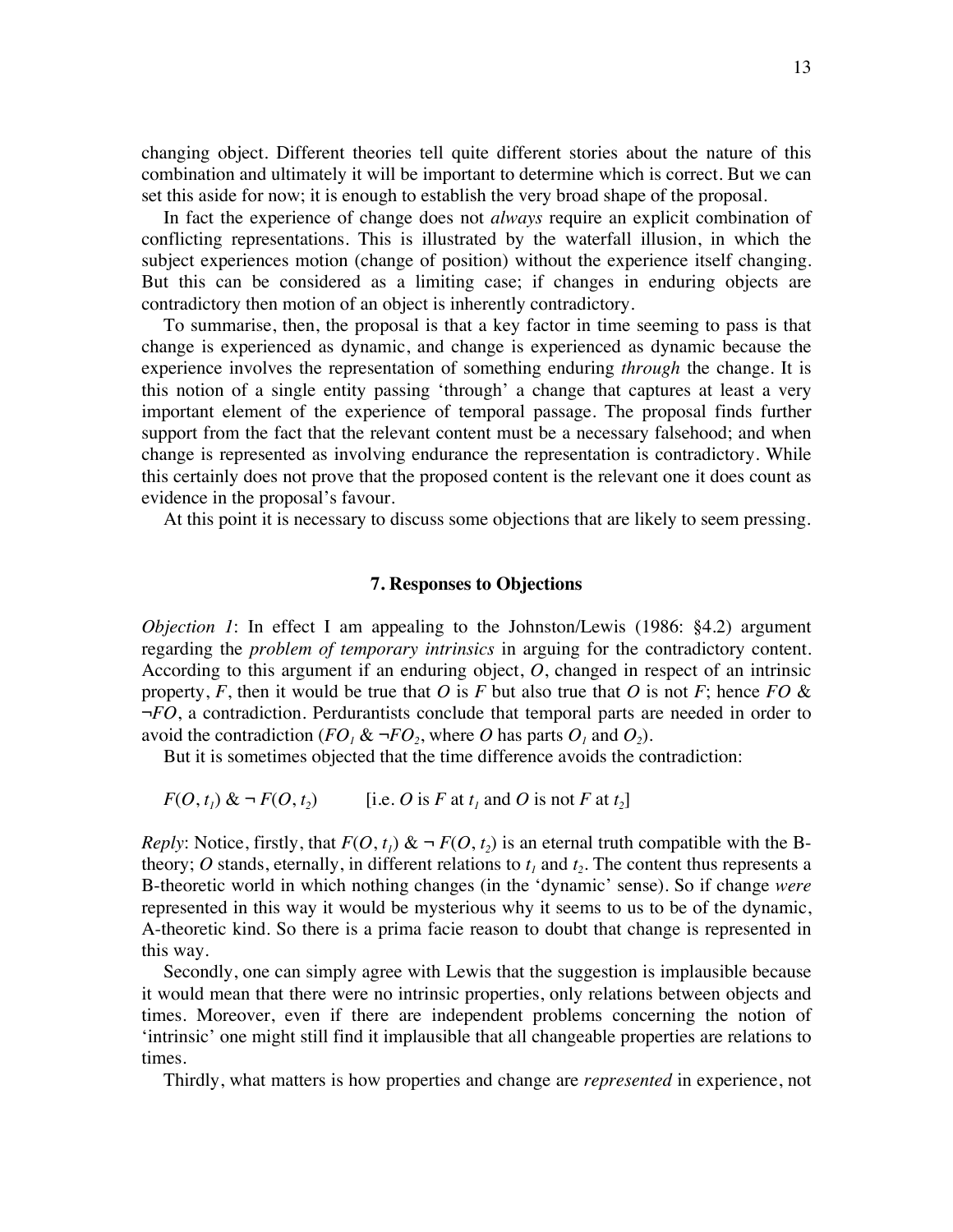how they are in reality. Perhaps perception can represent properties as unrelated to times even if this is not the case in reality. Consider by analogy the perception of shape. It is sometimes suggested that shape is not intrinsic because of the relativistic contraction of moving objects; an object that is square relative to its rest frame is rectangular relative to a frame of reference in which it is moving. But the human visual system evolved in an environment in which relativistic effects were undetectable; and this might be a reason to think that perception represents a shape property that is not frame-relative. This claim, and the analogous claim that properties are represented as non-time-relative, does of course assume that there are possible non-relative properties that can be represented in perception. I am not certain what to say about this; defending the assumption would in any case require a lengthier discussion of the nature of properties and representation than I can give here. Alternatively, even if properties were represented as relations to times, a contradiction would still arise if the same time index appeared in both conjuncts. This could occur if, for example, the time were an unarticulated constituent of the representation, determined as the time of the experience (rather than the times of the experienced events).<sup>19</sup> From the subject's point of view, although the content would seem to have the form *FO* &  $\neg$ *FO* its truth condition would be  $F(O, t_1)$  &  $\neg$   $F(O, t_1)$  (or perhaps a more plausible surface form would be ¬*FO* & *past* (*FO*), as described under objection 2, below, with a B-theory semantics for *past*). Whether something like this can occur depends on the details of how different contents are combined in a specious present (or in short-term memory, etc.). I think this response may have some merit, but I must again acknowledge that a full defence would require a lengthier discussion than I can give here. $20$ 

Still, the worst scenario for my view is that it would only be correct if changeable properties are not relations to times. This is not really a bad position to be in, given that the B-theory is being presupposed, and probably the majority of B-theorists accept views such as perdurance or stage theory that are most naturally combined with a view of changeable properties as non-time-relative. So even if I have to rest my claim on a denial that changeable properties are really relations to times, so be it.

*Objection 2*: Why not think that the world is represented as the presentist describes it (albeit falsely, if the B-theory is correct)? According to presentism reality consists in the present moment; but what is real changes. Consequently presentists can describe the successive states of reality involved in an intrinsic change as follows:

At  $t_1$ : *FO & future*  $(\neg FO)$ At t<sub>2</sub>:  $\neg FO \& past(FO)$ 

<sup>&</sup>lt;sup>19</sup> On unarticulated constituents see Perry 1986.

<sup>&</sup>lt;sup>20</sup> The corresponding claim does seem plausible for the shape example. If an object were perceived as square when at rest and was then observed accelerating to very high speed, insofar as its shape could be seen by an observer remaining at rest then it seems plausible that it would look rectangular. Its shape would thus appear to change, even though its frame-relative shape properties would not change. This could be easily explained if the frame of reference were an unarticulated constituent, determined as the rest frame of the observer.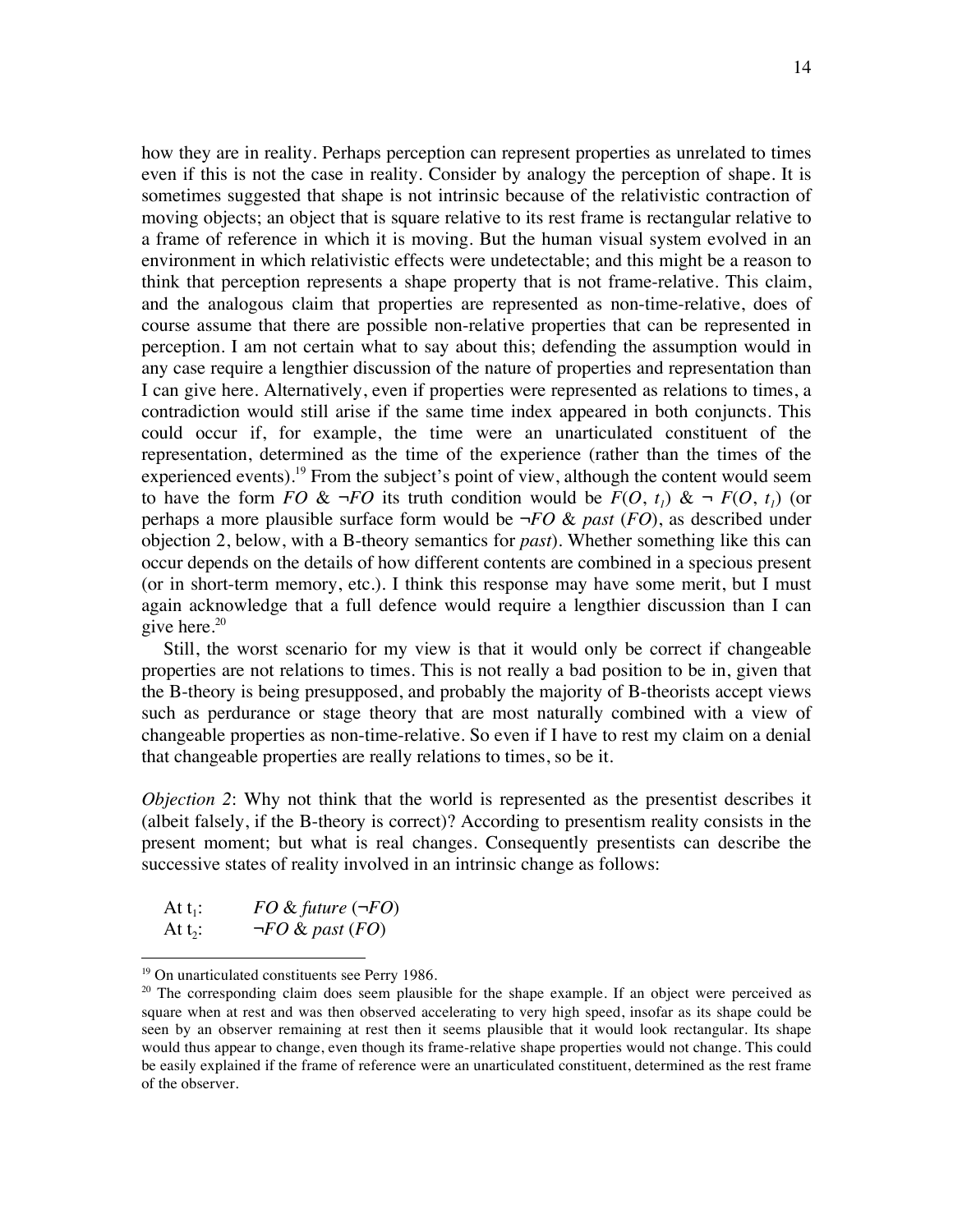Perhaps a '*present*' operator would be redundant. The propositions embedded in the *future* and *past* operators do not contradict the propositions outside the scope of the operator; so there is no time at which (*FO* &  $\neg$ *FO*) is true. The apparently conflicting truths at *FO* at  $t_1$  and  $\neg FO$  at  $t_2$  do not contradict because there is no reality containing both. The truths stated at one time are all of the truths about the world (at that time). Since we do not perceive the future, the contents of an experience of change would perhaps be better represented as:

At t<sub>1</sub>: 
$$
FO
$$
  
At t<sub>2</sub>:  $\neg FO \& past(FO)$ 

*Reply*: It was argued above that given the truth of the B-theory there can be no perceptual representation of genuine A-series properties (because these are necessarily uninstantiated). Consequently the *future* and *past* operators must be given a B-theoretic interpretation in terms of 'earlier than' and 'later than' relations. But, in that case, the contradiction is not avoided. For example, given that  $F$  is intrinsic (or at least non-timerelative), and given the B-theory, '*FO* is true *earlier than* ¬*FO* is true' entails *FO* & ¬*FO*.

Nonetheless the proposal might capture something of how we *take* the world to be. Perhaps we are naturally disposed to think of the world in something like the way the presentist thinks of it. Moreover, if expressions like *past*, *present* and *future* are oneplace predicates that we use in dealing with what is, in reality, a two-place B-series relation then if change is represented by contents of the above form  $(at t<sub>2</sub>)$  this might help explain why it does not *seem* to us that change involves a contradiction, even though it really does.<sup>21</sup> No formal contradiction is apparent because of the disguised, abbreviated (one-place) form of the tenses; yet at the level of truth-conditions there is a contradiction. Perhaps there are also resources here to help investigate the connection between the phenomenology and our differing attitudes toward past, present and future events, though I shall not develop this here.

*Objection 3*: The possibility of temporally *extended simples* has been neglected; an enduring object could appear red then blue by being extended through time and having an intrinsic *distributional* property (Parsons 2000, 2004), a temporal equivalent of being 'striped'. This involves no contradiction.

*Reply:* Although this may well be a way to show that endurance is metaphysically possible (at least insofar as distributional properties are in good standing) it is not plausible that such properties are ordinarily represented by the human perceptual system. One reason for this is that when an object is perceived in an early phase of its existence it would be impossible, without seeing into the future, to determine which distributional property it possessed. Moreover if objects possess temporal distributional properties then

 $21$  I defend this view of tenses as involving unarticulated constituents in Prosser 2006.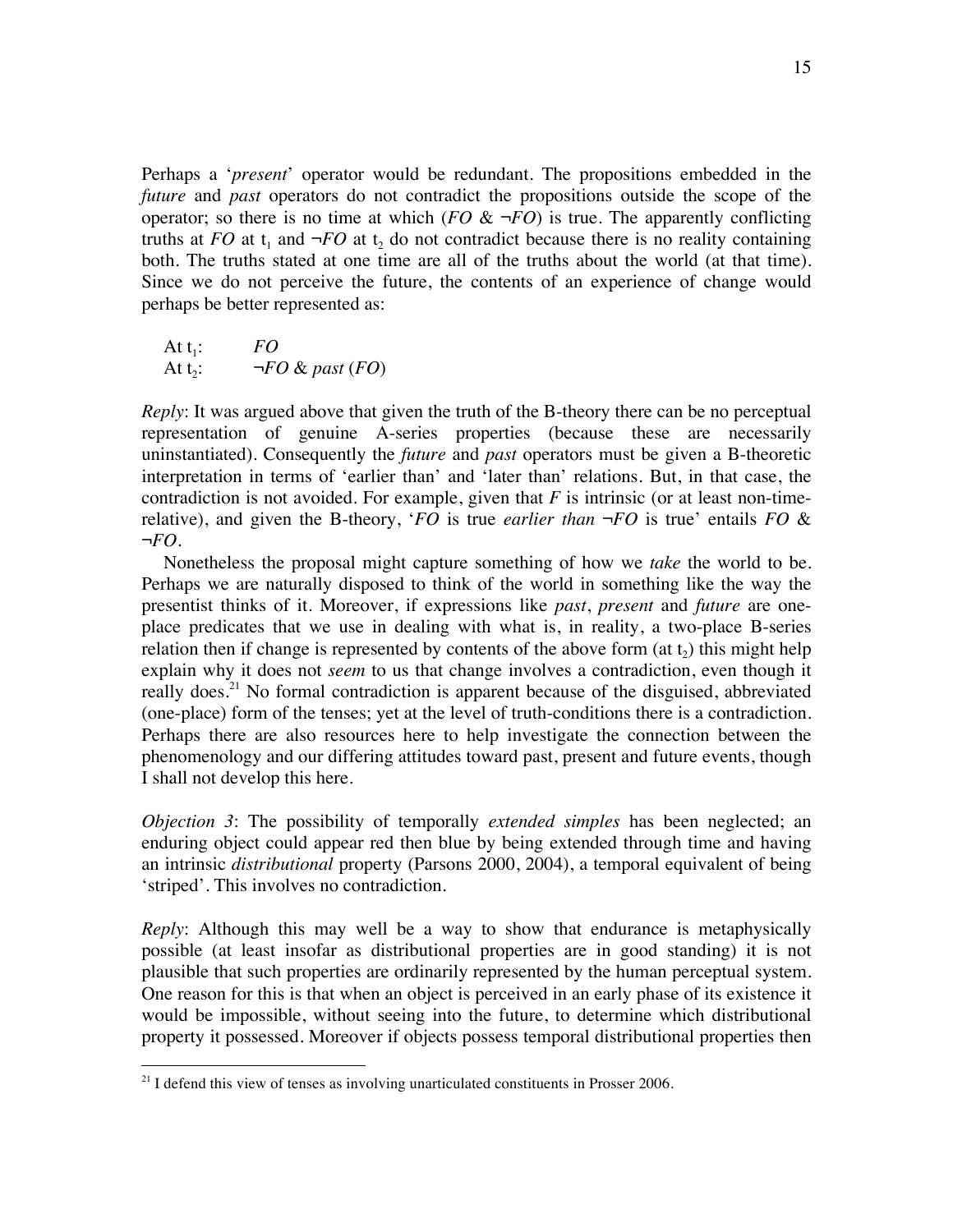their properties never change. Consequently the world would be represented as unchanging and B-theoretic; but this fails to capture the phenomenology of change.

*Objection 4*: Time would seem to pass even if no object were perceived. And there are perceived changes that are not changes in any object; one hears the notes change while listening to music, for example; and if an object appears or disappears this is also perceived as a change. So it is not always true that something persists through a change.

*Reply*: It is true that not all changes involve the persistence of an object. But nonetheless there is always something constant through the change. When an object disappears this is represented as a change in what occupies a spatial location; this could not be represented without a constant representation of location. Note that the B-theorist can remove any objective contradiction by noting that there is an object at one *spatiotemporal* location and no object at another; there is never both an object, and no object, at a single spatiotemporal location. I suggest that experience does not capture this; places are represented as numerically the same at different times (which is why four-dimensional space-time is an unfamiliar concept for most people when they first encounter it). It is harder to know what to say about the musical case because it is not clear what we should say about the metaphysical nature of sounds. If, for example, a sound is a property of a musical instrument that produces it then when the note changes the musical instrument undergoes a change of property. If sounds are not properties but entities then what one should say depends on the kinds of entities they are. Either way, there is no clear reason to think there can be represented change without represented endurance. Finally we must consider experiences in sensory deprivation. While it is tempting to think that in the complete absence of sensory experience it could still seem to one that time was passing, it is not clear that one could ever be free from awareness of *something* – one's own thoughts, if nothing else. If there were a way for there to be a genuine absence of any experience then I find that my intuitions give out; I cannot imagine what it would be like to be in such a state, so I feel no compulsion to believe that time would still seem to pass. I suspect that such a state would constitute a complete absence of consciousness.

I leave open the question of the importance of a representation of an enduring self, as suggested by Velleman; it would be consistent with the general shape of my account to hold that time seems to pass because one is constantly aware of changes to oneself with oneself represented as the same enduring being throughout. A full discussion would take us beyond the scope of this paper, but doubtless there are important questions here.

## **8. Why is Endurance Represented?**

I suggested above that the question of why time seems to pass should be replaced by the two questions: 'what is represented by the element of experience that we associate with time seeming to pass?' and 'why is that content represented?' Having suggested an answer to the first, I now turn to the second.

My hypothesis is that objects are represented as enduring because of a kind of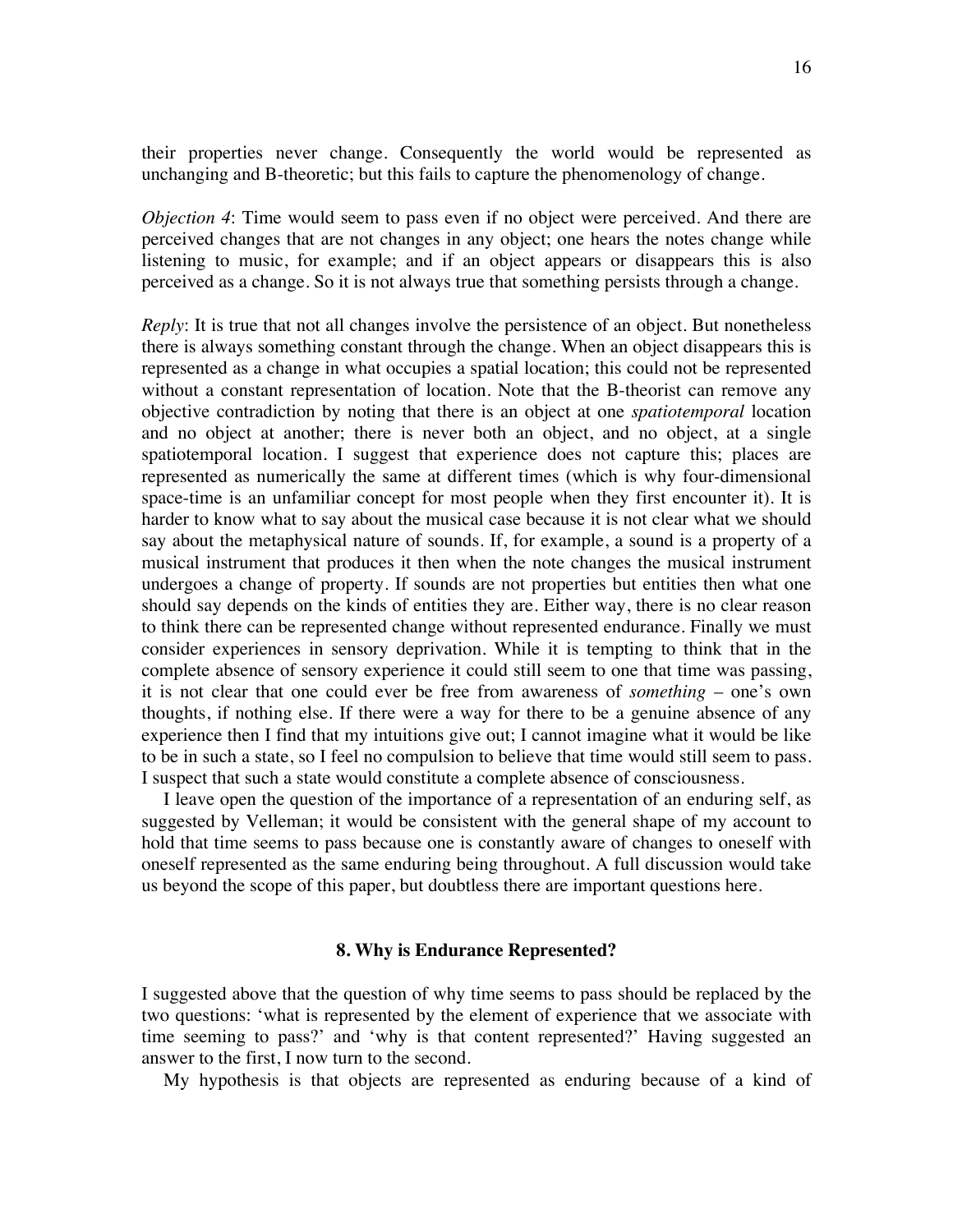'laziness' or 'economy' on the part of the human visual system. This can be understood by considering the well-known *beta* phenomenon (often conflated with the *phi* phenomenon), which also helps illustrate part of the phenomenological difference that results from the representation of endurance.<sup>22</sup> Beta motion is the illusion of apparent motion familiar from film and television, in which a series of still images at different positions is experienced as a single continuously moving object. Imagine first watching a slow sequence of images, slow enough that they are experienced as a series of distinct objects appearing and disappearing, one after the other. There is no persistence, and nothing moves. Imagine now the whole series repeated many times, with each repeated sequence quicker than the last. At some point a threshold is reached at which one's perception switches and one seems instead to perceive a single moving object. At this point there is a clear change in the phenomenology. This, I suggest, is the point at which one's experience represents an enduring object instead of a series of distinct short-lived objects. It is no coincidence that this is also the point at which one starts to experience *motion* (change of position), as well as other *changes* in the moving object (if successive still images differ in colour, for example, then one experiences a moving object that changes colour). One's perceptual system is 'lazy' – it no longer 'bothers' to separate the still images as separate identities and instead puts them together as one single moving object, numerically identical throughout.<sup>23</sup> This saves computational power, especially downstream, and also has the advantage that an object briefly obscured from view continues to be perceived as the same object.

This computational economy is, I suggest, the chief reason why objects are represented as enduring rather than perduring; it is more economical to represent a simple enduring identity than a perduring identity that consists in the unity of a series of independently represented parts. The practical necessity of this computational economy would help explain the apparent impossibility of experience without the experience of passage. Suppose, further, that there were a being who did not experience the beta phenomenon and instead only experienced quicker and quicker sequences of still images, without motion or change. Suppose this being had an unlimited mental capacity and powers of discrimination; then, in the limit, the sequence would be experienced as a continuum of still images, yet still with no *motion* or *change* of any kind. This is more or less what experience would be like if objects were represented in experience as perduring; there would be representations of time-slices of objects at different positions,

 $22$  On the difference between phi and beta see Steinman, Pizlo and Pizlo 2000. The phi phenomenon involves seeing an illusory moving object the same colour as the background *between* a series of still images.

<sup>&</sup>lt;sup>23</sup> One should be careful to distinguish beta motion from the 'persistence of vision'. The latter is the phenomenon whereby even a stationary series of flashes is seen as a steady dot when the flashes are close enough together in time. Beta motion can be experienced prior to this latter threshold, in which case it is still possible for the subject to discriminate separate still images while experiencing illusory motion. Nonetheless, grasping what one sees *as* a moving object requires seeing it as continuously existing (as one does when one sees an object moving in and out of patches of light). Perhaps the 'laziness' has as much to do with the persistence of vision as with beta; though beta is inherently 'lazy' in representing a single moving object rather than a series of parts.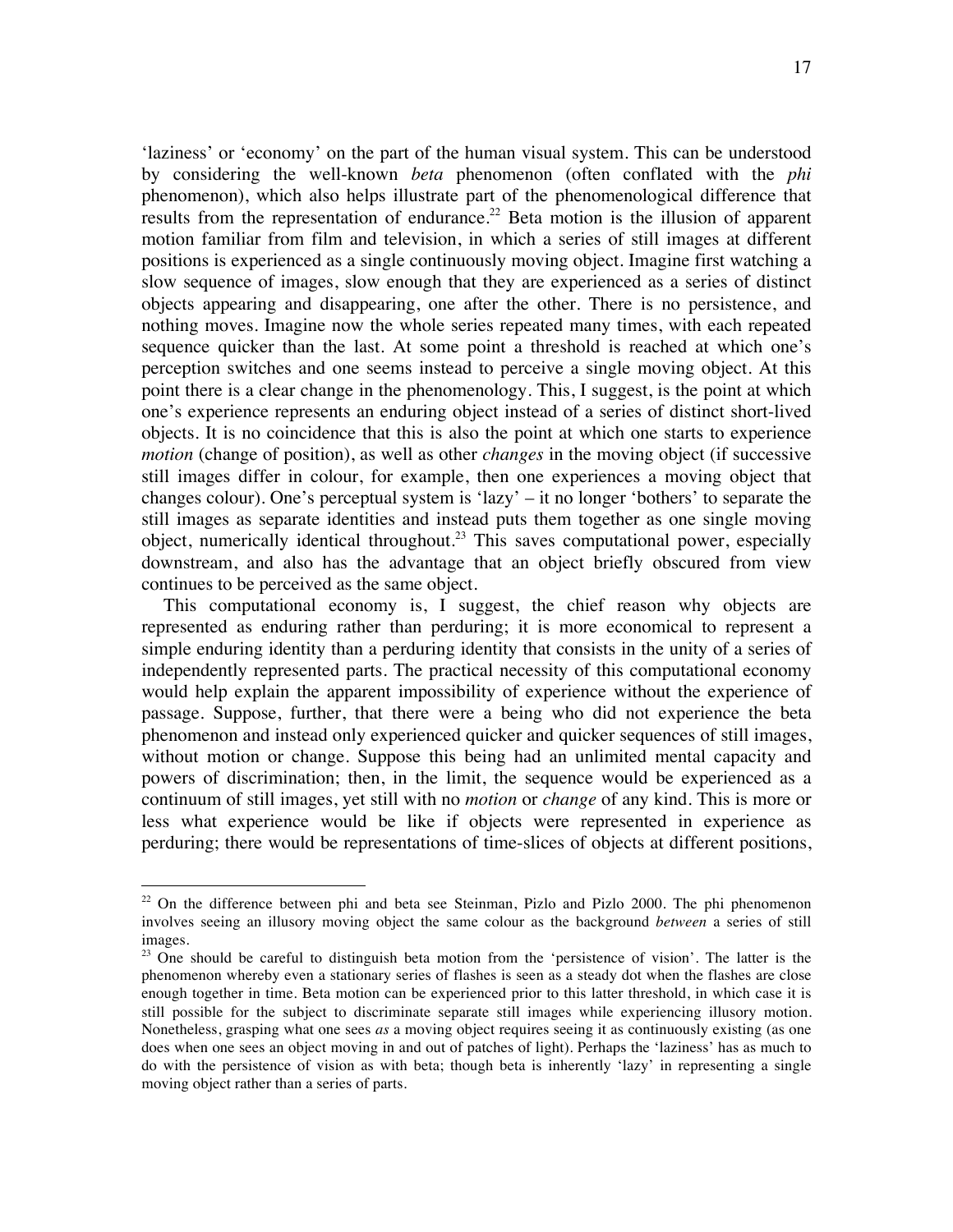perhaps understood as related to one another as parts of the persisting whole (perhaps in a manner analogous to the way in which dots in a grid may be seen as grouped into objects consisting of rows or columns). But there would be no experience of dynamic motion or change.

## **9. Concluding Remarks**

To summarise: I began with a methodological proposal to the effect that, as with other perceptual illusions, the illusion of passage should be explained by determining what is represented by the illusory experience, and why. I then argued, perhaps surprisingly, that the relevant content is a necessary falsehood, yet not the necessary falsehood that time passes. I then put forward the hypothesis that the illusion of passage comes about because of the illusory and indeed contradictory way in which change is represented, involving the representation of something enduring through any change. I thus suggest that the representation of something enduring *through* a change is a key element in the phenomenology of temporal passage.

I acknowledge that the view proposed here is far from the whole story about why time seems to pass; at the very least, the account of the phenomenology of passage must be integrated with an account of our differing attitudes to events depending on whether we think of them as past, present or future. I have also said very little about the *direction* of experienced passage; I suspect that the asymmetry of memory is relevant to this, but I acknowledge that the absence of a developed account of this is a significant omission. Nevertheless I do think the proposal defended here captures something important about the experience of time and change; and in such an unexplored field, that counts as progress. For we have a sense of one state of affairs constantly giving way to a new and incompatible state of affairs; yet certain things exist *through* these changes. These metaphors may capture something of what we should expect if change is represented in experience in the way that I have suggested. Perhaps the proposal also captures something of the ubiquitous yet *elusive* nature of the experience of time passing. One is aware of time passing (or seeming to), yet it can be hard to find, in one's experience, anything like a distinct *quale* belonging to the passage of time. The proposal defended here, according to which the illusion of passage comes about through the *way* in which change is represented and not through any *additional* representation, helps explain this.<sup>24</sup>

#### **References**

- Bergson, H. 1988. *Matter and Memory*. Translated by N.M. Paul and W.S. Palmer. New York: Zone Books.
- 1992. *The Creative Mind*. Translated by M. L. Andison. New York: The Citadel Press. Translation of *La Pensée et le Mouvant* (1946).

<sup>&</sup>lt;sup>24</sup> I would like to thank audiences in St Andrews, Edinburgh, Aberdeen and Krakow for helpful feedback.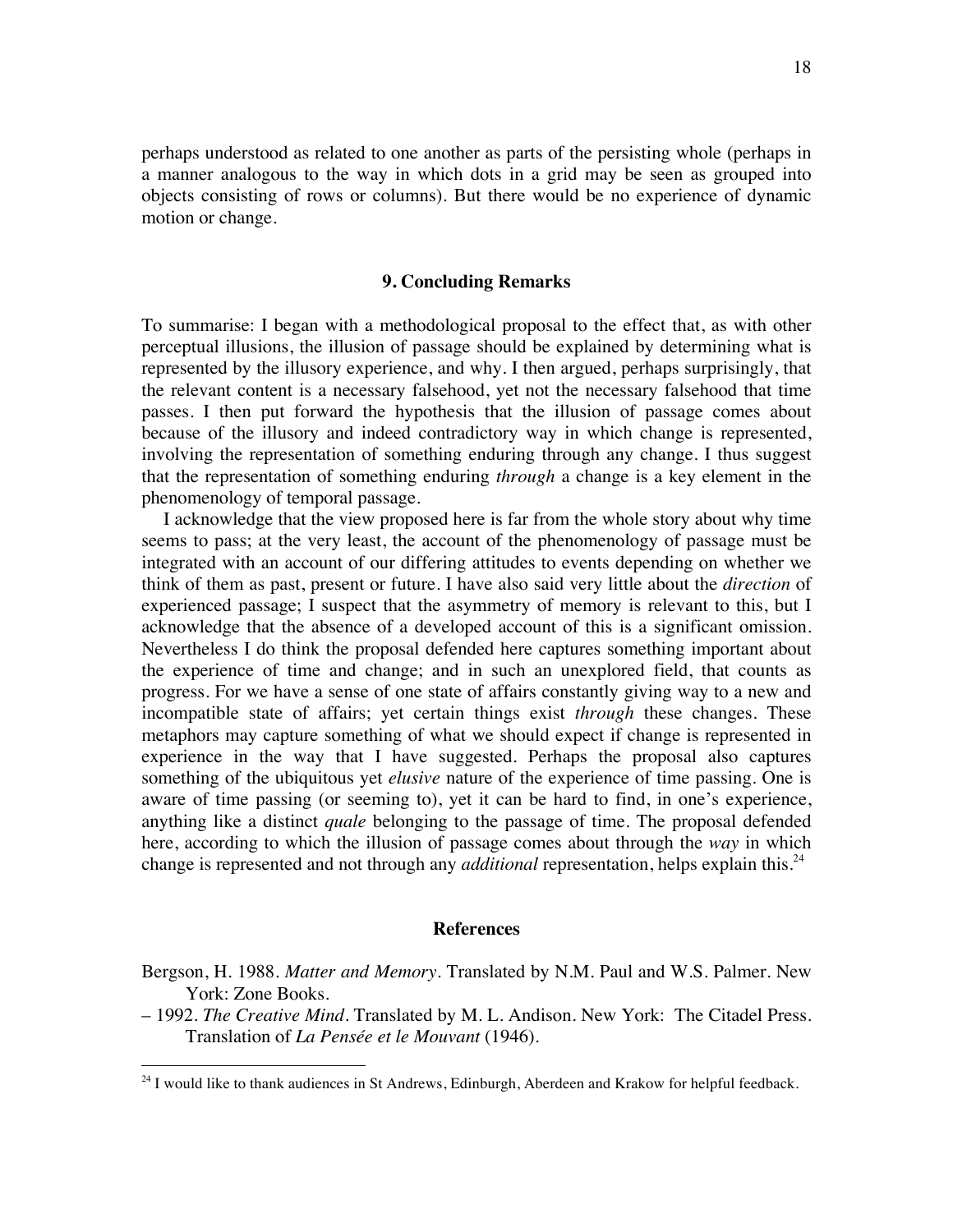- Blackburn, S. 1984. *Spreading the Word*. Oxford: Clarendon Press.
- Boghossian, P. A. and Velleman, J. D. 1989: "Colour as a Secondary Quality". *Mind*, 98: 81-103.
- Broad, C. D. 1923. *Scientific Thought*. London: Kegan Paul.
- 1938. *An Examination of McTaggart's Philosophy*. Cambridge: Cambridge University Press.
- Byrne, A. 2001. "Intentionalism Defended". *Philosophical Review*, 110: 199-239.
- Chalmers, D. J. 2004. "The Representational Character of Experience". In Brian Leiter (ed.), *The Future for Philosophy*. Oxford: Oxford University Press.
- Craig, W. L. 2000. *The Tensed Theory of Time: A Critical Examination*. Dordrecht: Kluwer Academic Publishers.
- Dainton, B. 2000. *Stream of Consciousness*. London: Routledge.
- 2001. *Time and Space*. Chesham: Acumen.
- Davies, P. 1995. *About Time: Einstein's Unfinished Revolution*. Harmondsworth: Penguin.
- Dretske, F. 1993. "Conscious Experience". *Mind*, 102: 263-83.
- 1994. "If You Can't Make One, You Don't Know How it Works". In P. French, T. Uehling and H. Wettstein (eds.), *Midwest Studies in Philosophy*, 19: 468-82.
- Evans, G. 1985. "Molyneux's Question". In Gareth Evans, *Collected Papers*. Edited by A. Phillips. Oxford: Clarendon Press.
- Fodor, J. A. 1990. *A Theory of Content and Other Essays*. Cambridge, MA: MIT Press.
- Gale, R. 1968. *The Language of Time*. London: Routledge & Kegan Paul.
- Gallagher, S. 1998. *The Inordinance of Time*. Evanston, Illinois: Northwestern University Press.
- 2003. "Sync-Ing in the Stream of Experience: Time-Consciousness in Broad, Husserl, and Dainton". *Psyche*, 9 (10), online at <http://psyche.cs.monash.edu.au/symposia/dainton/gallagher.html>.
- Hawley, K. 2001. *How Things Persist*. Oxford: Oxford University Press.
- Husserl, E. 1992/1893-1917. *On the Phenomenology of the Consciousness of Internal Time, 1893 -1917*. Translated by John Barnett Brough. Dordrecht, Springer.
- James, W. 1890. *The Principles of Psychology*. New York: Henry Holt. Reprinted Cambridge, MA: Harvard University Press, 1983.
- Kant, Immanuel. 1929/1781-7. *Critique of Pure Reason*. Translated by Norman Kemp Smith. London: Macmillan.
- Kelly, S. D. 2005. "The Puzzle of Temporal Experience'. In A. Brook and K. Akins (eds.), *Cognition and the Brain: The Philosophy and Neuroscience Movement*. Cambridge: Cambridge University Press, 208-238.
- Le Poidevin, R. 2007. *The Images of Time*. Oxford: Oxford University Press.
- Lewis, D. 1986. *On the Plurality of Worlds*. Oxford: Blackwell.
- Maclaurin, J. and Dyke, H. 2002: "Thank Goodness That's Over: The Evolutionary Story". *Ratio*, 15: 276–292.
- Mellor, D. H. 1998. *Real Time II*. London/New York: Routledge.
- Millikan, R. G. 1989. "Biosemantics". *Journal of Philosophy*, 86: 281-97.
- Oaklander, L. Nathan and Smith, Quentin (eds.). 1994: *The New Theory of Time*. New